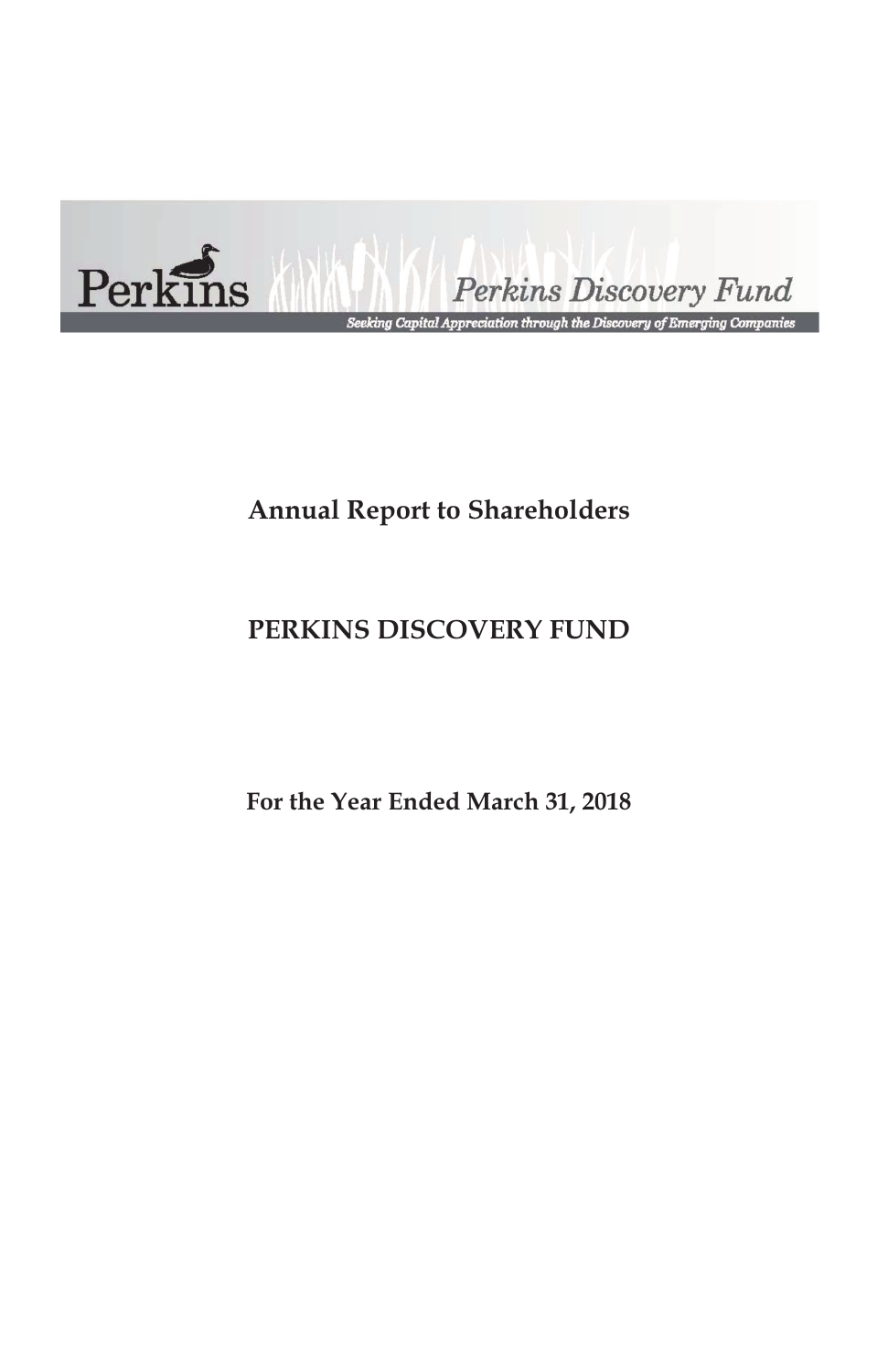## April 17, 2018

Dear Shareholders:

The fiscal year ended March 31, 2018 was very good for the Perkins Discovery Fund. The Fund finished the period with a return of 21.98% versus 11.25% for the Wilshire U.S. Micro-Cap Index, 10.35% for the Russell 2000® Index, 19.48% for the NASDAQ Composite Index and 11.77% for the S&P 500® Index. During the year micro-cap stocks, in general, outperformed the larger indexes for three out of the four quarters.

At the Perkins Discovery Fund, we follow a bottom-up approach, using both fundamental and technical chart analysis to find new investment opportunities one by one and to monitor our current holdings. During the fiscal year, we acquired 6 new holdings and disposed of 7. As a result, the portfolio contracted from 22 holdings to 21. We started the year with 99.1% invested in securities and ended with 97.0% invested.

Our three biggest gaining stocks for the year were Axogen, Inc., Vericel Corp., and USA Technologies, Inc. Axogen, which has a focus on peripheral nerve injuries, provides surgeons with solutions to repair and protect peripheral nerves and to measure and monitor nerve function. Purchased just over three years ago, the stock has been a strong performer with year-over-year revenue growth exceeding 45% since our purchase. It was also a top performer for the Fund last year. It is our largest holding in the Fund, despite having sold 40% of our original purchase as it has moved up in price. Vericel is a leader in advanced cell therapies for the sports medicine and severe burn care markets. The company's revenue growth has accelerated since the launch of its MACI product for repair of large cartilage defects in the knee. We purchased our position last June as the stock was breaking out of a multiyear trading range. USA Technologies, Inc. is a premier payment technology service provider of integrated cashless and mobile transactions in the self-service retail market including vending machines, laundry, car wash, arcade, kiosk and other unattended locations. Since our purchase in mid 2016, USA Technologies acquired Cantaloupe Systems, through which it also provides logistics, route scheduling, inventory, warehouse, accounting and other important solutions to its self-serve retail customers.

The Fund's three biggest losers during the year were Cardiovascular Systems, Inc., Depomed, Inc., and Iridex Corp. Cardiovascular Systems develops and markets orbital atherectomy medical devices for the treatment of peripheral and coronary artery disease. We purchased our position over seven years ago and the stock has been a big winner for the Fund. After being one of our largest gainers last year, it has backed and filled this year. Depomed, Inc. is a specialty pharmaceutical company focused on products to treat pain and other central nervous system conditions. Unfortunately, the macro environment for opioids has been negative over the past several years and the stock has been down due to the effect that has had on NUCYNTA, one of its leading painkillers. The company has undergone restructuring during the past year, including signing a commercialization agreement for NUCYNTA and re-focusing on its neurology and specialty business units. IRIDEX is a leader in therapeutic laser-based medical systems, delivery devices and consumable instrumentation for the ophthalmology market. The stock has been down this past year as the company has been realigning its focus on its glaucoma products and dealing with a product recall. We are continuing to hold our position as we see progress being made.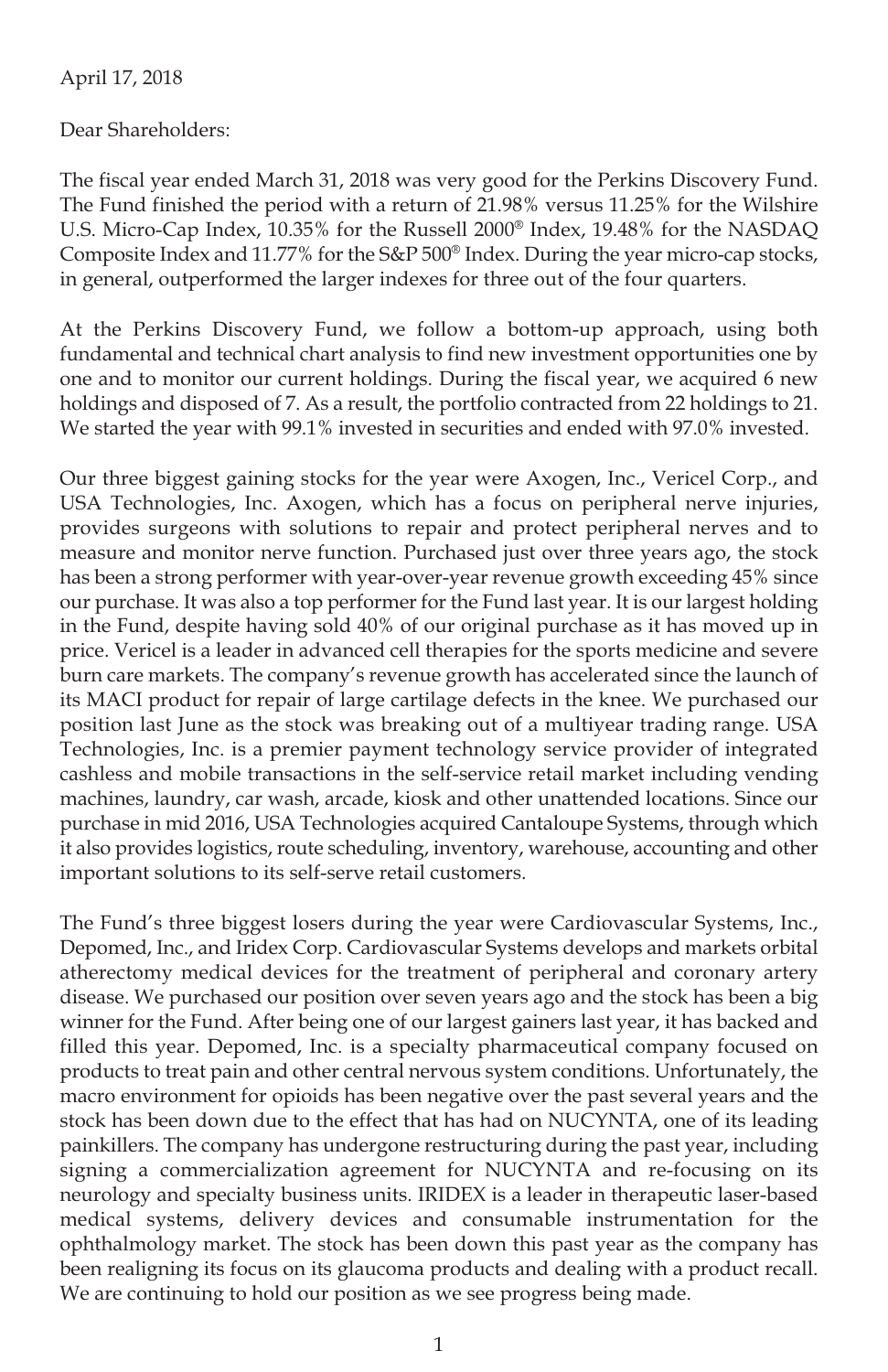The table below shows the Fund's performance for various periods ended March 31, 2018.

|                        | <b>Perkins</b>   | <b>Wilshire US</b> |                                     | <b>NASDAO</b> | $S\&P$        |
|------------------------|------------------|--------------------|-------------------------------------|---------------|---------------|
| Annualized             | <b>Discovery</b> |                    | Micro-Cap Russell 2000 <sup>®</sup> | Composite     | $500^{\circ}$ |
| Return                 | Fund             | Index              | Index                               | Index         | Index         |
| Since 4-9-98 Inception | 9.88%            | 7.80%              | 5.97%                               | $7.02\%$      | 4.43%         |
| <b>Fifteen Year</b>    | 9.57%            | 10.25%             | 10.03%                              | 11.71%        | 7.87%         |
| <b>Ten Year</b>        | 6.64%            | 8.43%              | 8.32%                               | 11.98%        | 7.16%         |
| <b>Five Year</b>       | 6.14%            | 9.92%              | 9.96%                               | 16.67%        | 10.97%        |
| <b>Three Year</b>      | 2.76%            | 5.81%              | 6.88%                               | 12.96%        | 8.49%         |
| <b>One Year</b>        | 21.98%           | 11.25%             | 10.35%                              | 19.48%        | 11.77%        |

*Please note that performance data quoted represents past performance; past performance does not guarantee future results. The investment return and principal value of an investment will fluctuate so that an investor's shares, when redeemed, may be worth more or less than their original cost. Current performance of the fund may be lower or higher than the performance quoted. Performance data current to the most recent month end may be obtained by calling 800-366-8361. The Fund imposes a 1.00% redemption fee on shares held less than 45 days. Performance data does not reflect the redemption fee. If it had, return would be reduced.*

After moving steadily higher for most of the year, the market experienced a 10% correction in February. This was followed by volatile moves up and down, with what so far appears to be a successful test of the February lows in early April. As we said earlier, small- and micro-cap stocks, in general, have outperformed the large-cap indexes during three of the last four quarters. This leads us to believe that the transition to small-cap outperformance is continuing and that small company stocks can continue to outpace the general market this year.

We cannot control the action of the market; however, we will continue to choose stocks that we believe can do well over the long term using our same bottom-up selection process of looking for small companies that are benefiting from positive change. And, of course, we continue to monitor our holdings. Some of these will reach levels where they will be sold, even though they may continue to be good companies. Others will not work out in the way we anticipated and will be candidates to be sold. Both will be replaced with new ideas, as part of an ongoing process. We believe the Fund is well positioned in micro-cap growth stocks that hold significant promise for the future.

Thank you for your continued support.

Sincerely,

RW Daking

Richard W. Perkins, C.F.A. Daniel S. Perkins, C.F.A. President Executive Vice President

Daniel Staking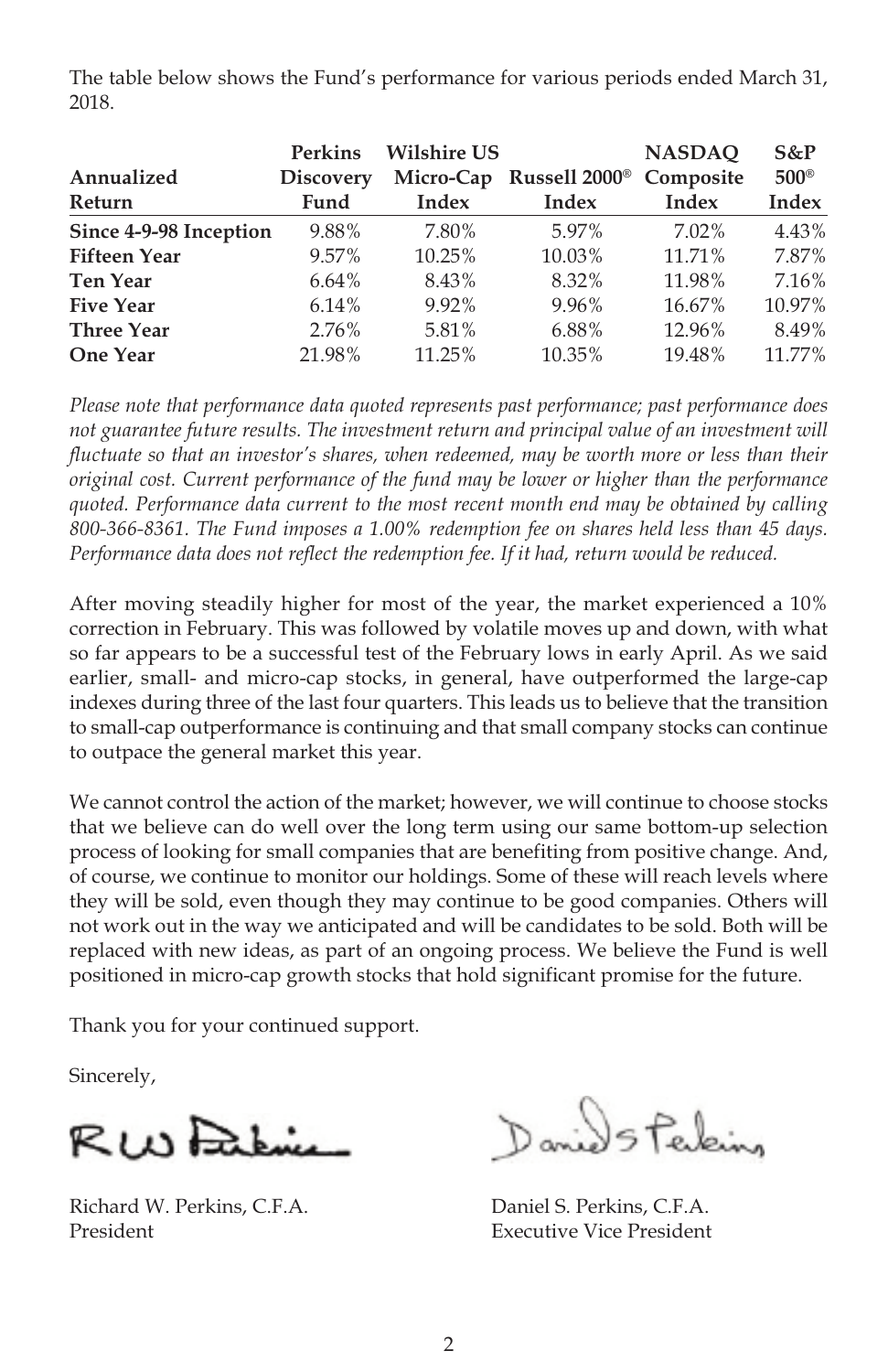Opinions expressed above are those of Richard W. Perkins or Daniel S. Perkins and are subject to change, are not guaranteed and should not be considered recommendations to buy or sell any security.

**Small company investing involves additional risks such as limited liquidity and greater volatility. The fund invests in micro-cap and early stage companies which tend to be more volatile and somewhat more speculative than investments in more established companies. As a result, investors considering an investment in the Fund should consider their ability to withstand the volatility of the Fund's net asset value associated with the risks of the portfolio.**

The S&P 500® Index is a broad-based unmanaged index of 500 stocks, which is widely recognized as representative of the equity market in general; the Russell 2000® Index consists of the smallest 2,000 companies in a group of 3,000 U.S. companies in the Russell 3000® Index, as ranked by market capitalization; and the NASDAQ Composite Index is a market capitalization-weighted index that is designed to represent the performance of the National Market System, which includes over 5,000 stocks traded only over-the-counter and not on an exchange. The Wilshire U.S. Micro-Cap Index represents a float-adjusted, market capitalization-weighted portfolio of all stocks below the 2,500th rank by market capitalization in the Wilshire 5000 at March 31 and September 30 of each year. One cannot invest directly in an index. Please refer to the schedule of investments for more information regarding fund holdings. Fund holdings are subject to change and are not recommendations to buy or sell any security.

Investment performance reflects fee waivers in effect. In the absence of such waivers, total return would be reduced.

Must be preceded or accompanied by a prospectus. Please read it carefully before investing.

The Fund is distributed by First Dominion Capital Corp. (05/18)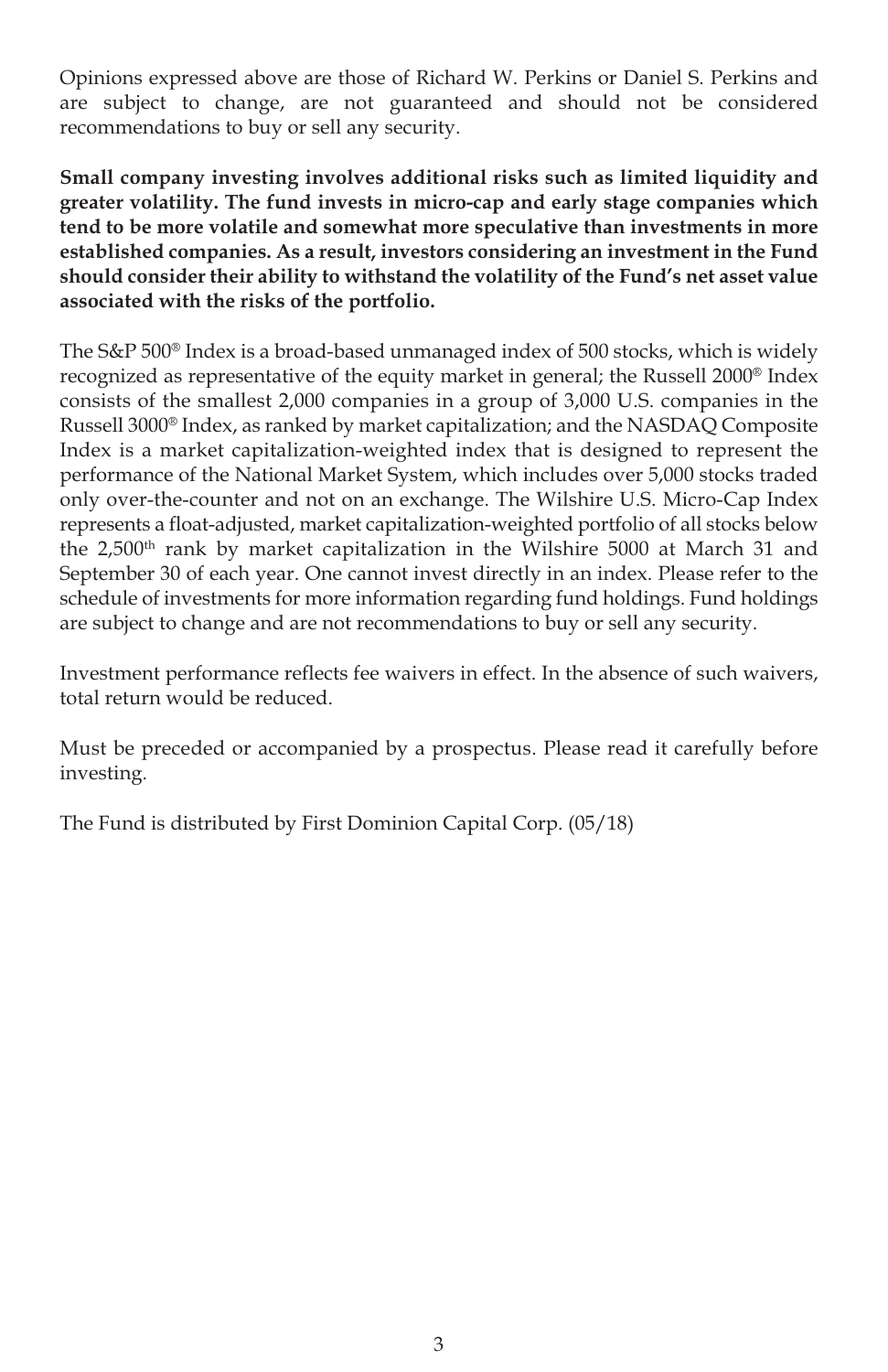## **Important Disclosure Statement**

*The Fund's prospectus contains important information about the Fund's investment objectives, potential risks, management fees, charges and expenses, and other information and should be read and considered carefully before investing. The Fund's past performance does not guarantee future results. The investment return and principal value of an investment in the Fund will fluctuate so that an investor's shares, when redeemed, may be worth more or less than their original cost. You may obtain a current copy of the Fund's prospectus by calling 1-800-673-0550. Distributed by First Dominion Capital Corp., Richmond, VA.*

*Current performance of the Fund may be lower or higher than the performance quoted. Performance data current to the most recent month end may be obtained by calling 1-800- 673-0550. Information provided with respect to the Fund's Portfolio Holdings, Sector Weightings, Number of Holdings and Expense Ratios are as of March 31, 2018 and are subject to change at any time.*

*Stated performance in the Fund was achieved at some or all points during the period by Perkins Capital Management, Inc. ("Perkins"), the investment advisor to the Fund. Perkins waived or reimbursed part of the Fund's total expenses. Had Perkins not waived or reimbursed expenses of the Fund, the Fund's performance would have been lower.*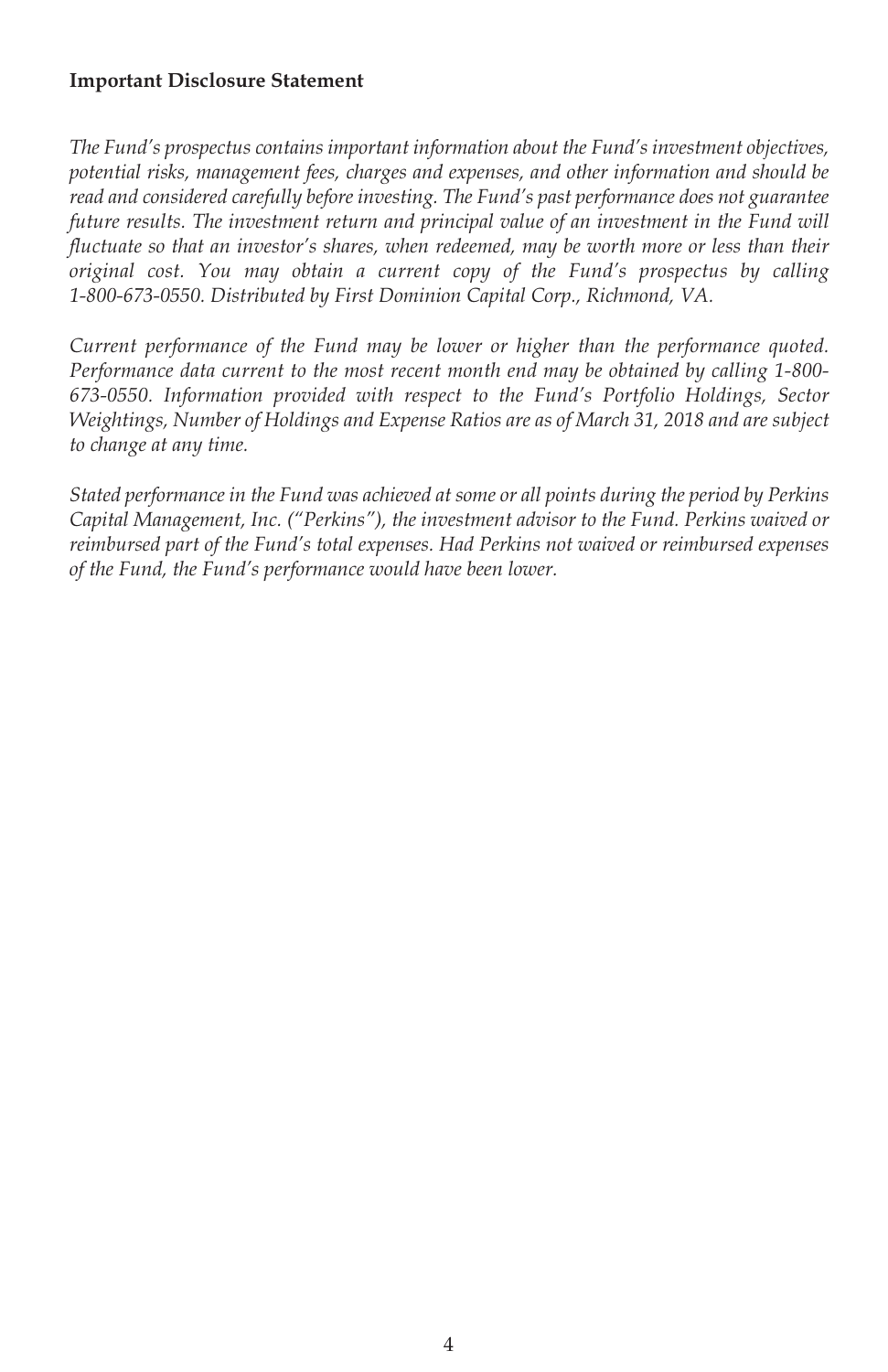

|                        | <b>Total Return</b>                 | Average Annual Return                 |                                      |  |
|------------------------|-------------------------------------|---------------------------------------|--------------------------------------|--|
|                        | <b>One Year</b><br>Ended<br>3/31/18 | <b>Five Years</b><br>Ended<br>3/31/18 | <b>Ten Years</b><br>Ended<br>3/31/18 |  |
| Perkins Discovery Fund | 21.98%                              | 6.14%                                 | 6.64%                                |  |
| $S\&P 500^{\circledR}$ | 11.77%                              | 10.97%                                | 7.16%                                |  |
| NASDAQ Composite       | 19.48%                              | 16.67%                                | 11.98%                               |  |
| Russell 2000®          | 10.35%                              | 9.96%                                 | 8.32%                                |  |
| Wilshire US Micro Cap  | 11.25%                              | 9.92%                                 | 8.43%                                |  |

Performance figures assume the reinvestment of all dividends and distributions and do not reflect the deduction of taxes that a shareholder would pay on Fund distributions or redemptions of Fund shares.

The S&P 500® Index is a broad-based unmanaged index of 500 stocks, which is widely recognized as representative of the equity market in general; the Russell 2000® Index consists of the smallest 2,000 companies and a group of 3,000 U.S. companies in the Russell 3000 Index, as ranked by market capitalization and the NASDAQ Composite Index is a market capitalization-weighted index that is designed to represent the performance of the National Market System, which includes over 5,000 traded only over-the-counter and not on an exchange. The Wilshire US Micro Cap Index is a floatadjusted, market capitalization-weighted index of the issues ranked below 2,500 by market capitalization of the Wilshire 5000 total Market Index.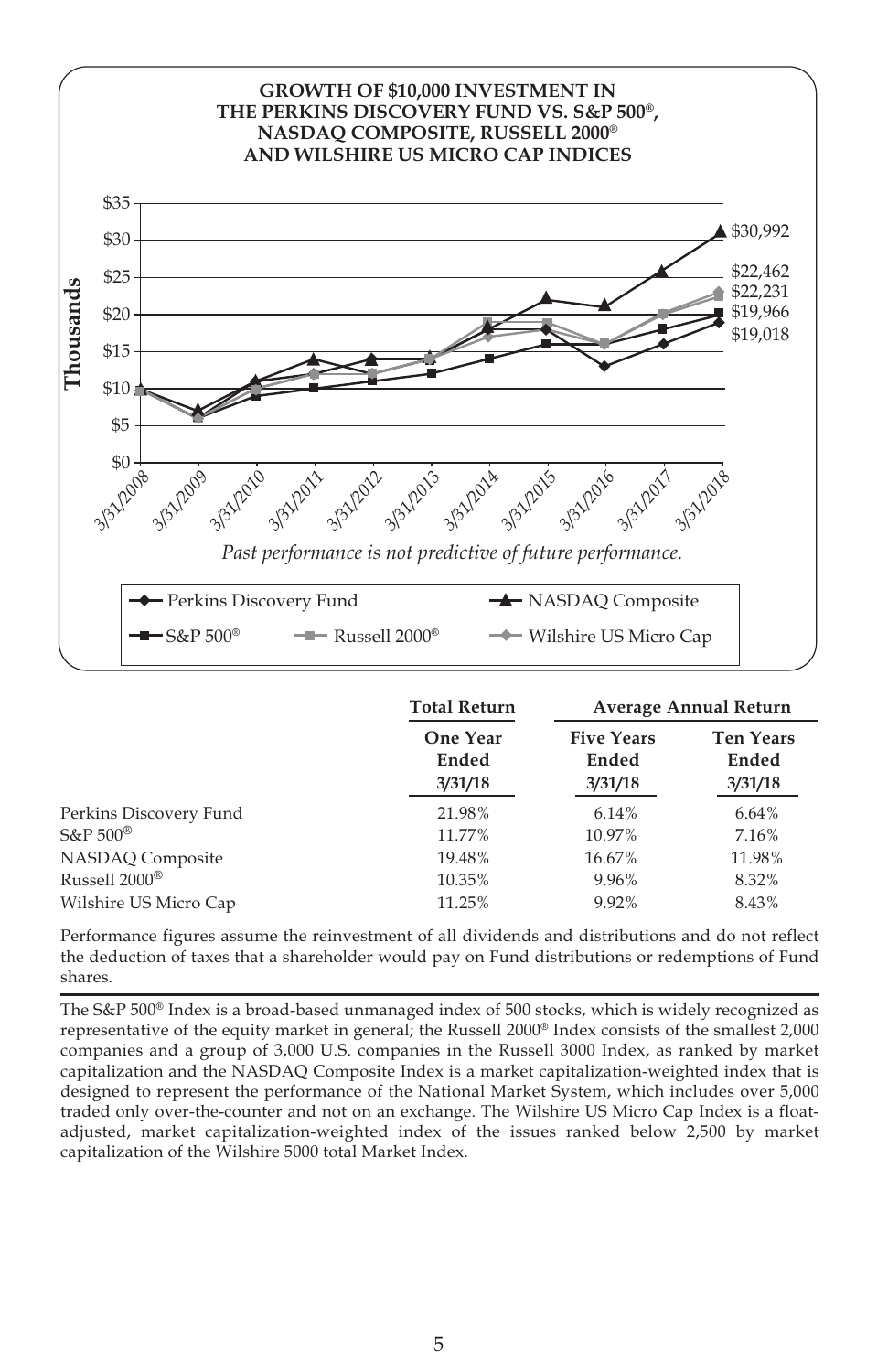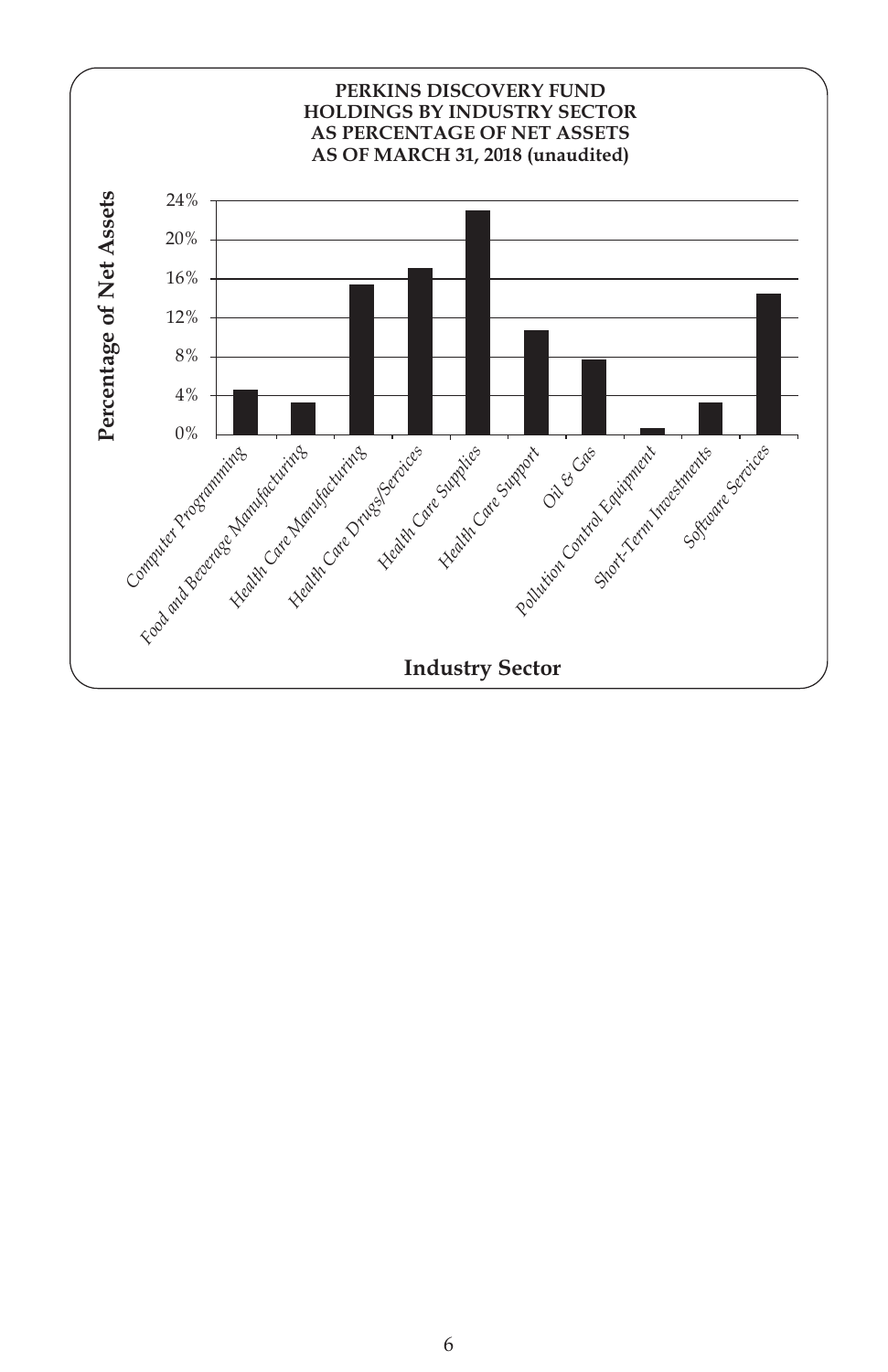# **PERKINS DISCOVERY FUND SCHEDULE OF INVESTMENTS**

# **March 31, 2018**

|                                            |               | Fair          |
|--------------------------------------------|---------------|---------------|
|                                            | <b>Shares</b> | Value         |
| <b>COMMON STOCKS - 97.27%</b>              |               |               |
| <b>COMPUTER PROGRAMMING - 4.67%</b>        |               |               |
| USA Technologies, Inc.*                    | 35,000        | \$<br>315,000 |
| FOOD & BEVERAGE MANUFACTURING - 3.31%      |               |               |
| Craft Brew Alliance, Inc.*                 | 12,000        | 223,200       |
| <b>HEALTH CARE MANUFACTURING - 15.39%</b>  |               |               |
| AtriCure, Inc.*                            | 17,500        | 359,100       |
| Cardiovascular Systems, Inc.*              | 25,000        | 548,250       |
| Fluidigm Corp.*                            | 22,500        | 131,400       |
|                                            |               | 1,038,750     |
| <b>HEALTH CARE DRUGS/SERVICES - 17.12%</b> |               |               |
| BioScrip, Inc.*                            | 55,000        | 135,300       |
| Depomed, Inc.*                             | 25,000        | 164,750       |
| NeoGenomics, Inc.*                         | 50,000        | 408,000       |
| Vericel Corp.*                             | 45,000        | 447,750       |
|                                            |               | 1,155,800     |
| <b>HEALTH CARE SUPPLIES - 23.04%</b>       |               |               |
| Antares Pharma, Inc.*                      | 50,000        | 110,000       |
| AxoGen, Inc.*                              | 35,000        | 1,277,500     |
| Invuity, Inc.*                             | 25,000        | 96,250        |
| IRIDEX Corp.*                              | 12,500        | 71,500        |
|                                            |               | 1,555,250     |
| <b>HEALTH CARE SUPPORT - 10.76%</b>        |               |               |
| BioTelemetry, Inc.*                        | 15,000        | 465,750       |
| Rockwell Medical, Inc.*                    | 50,000        | 260,500       |
|                                            |               | 726,250       |
| OIL & GAS - 7.72%                          |               |               |
| Ring Energy, Inc.*                         | 10,000        | 143,500       |
| SRC Energy, Inc.*                          | 40,000        | 377,200       |
|                                            |               | 520,700       |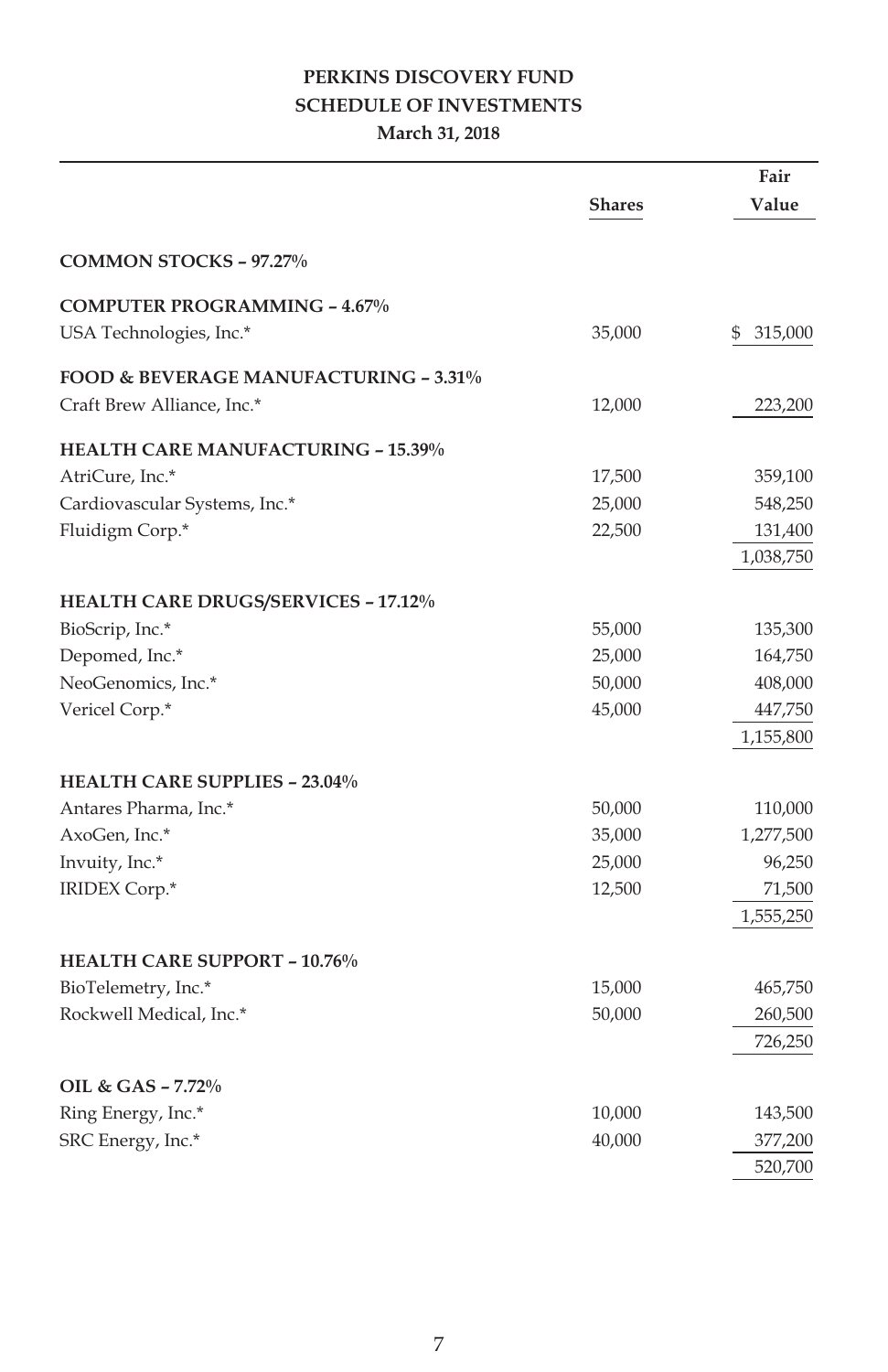# **PERKINS DISCOVERY FUND SCHEDULE OF INVESTMENTS – continued**

# **March 31, 2018**

|                                                     |               | Fair         |
|-----------------------------------------------------|---------------|--------------|
|                                                     | <b>Shares</b> | Value        |
| <b>POLLUTION CONTROL EQUIPMENT - 0.73%</b>          |               |              |
| LigTech International, Inc.*                        | 100,000       | \$<br>49,530 |
| <b>SOFTWARE SERVICES - 14.53%</b>                   |               |              |
| Digital Turbine, Inc.*                              | 50,000        | 100,500      |
| ePlus, Inc.*                                        | 9,000         | 699,300      |
| InnerWorkings, Inc.*                                | 20,000        | 181,000      |
|                                                     |               | 980,800      |
| TOTAL COMMON STOCKS - 97.27%                        |               |              |
| (Cost: \$3,005,829)                                 |               | 6,565,280    |
| <b>SHORT TERM INVESTMENT - 3.29%</b>                |               |              |
| Fidelity Investments Money Market Fund 1.49%**      |               |              |
| (Cost: \$221,846)                                   | 221,846       | 221,846      |
| <b>TOTAL INVESTMENTS - 100.56%</b>                  |               |              |
| (Cost: \$3,227,675)                                 |               | 6,787,126    |
| Liabilities, in excess of other assets $- (0.56)\%$ |               | (37, 499)    |
| <b>NET ASSETS - 100.00%</b>                         |               | \$6,749,627  |
| *Non-Income producing                               |               |              |
| **Effective 7 day yield as of March 31, 2018        |               |              |
| See Notes to Financial Statements                   |               |              |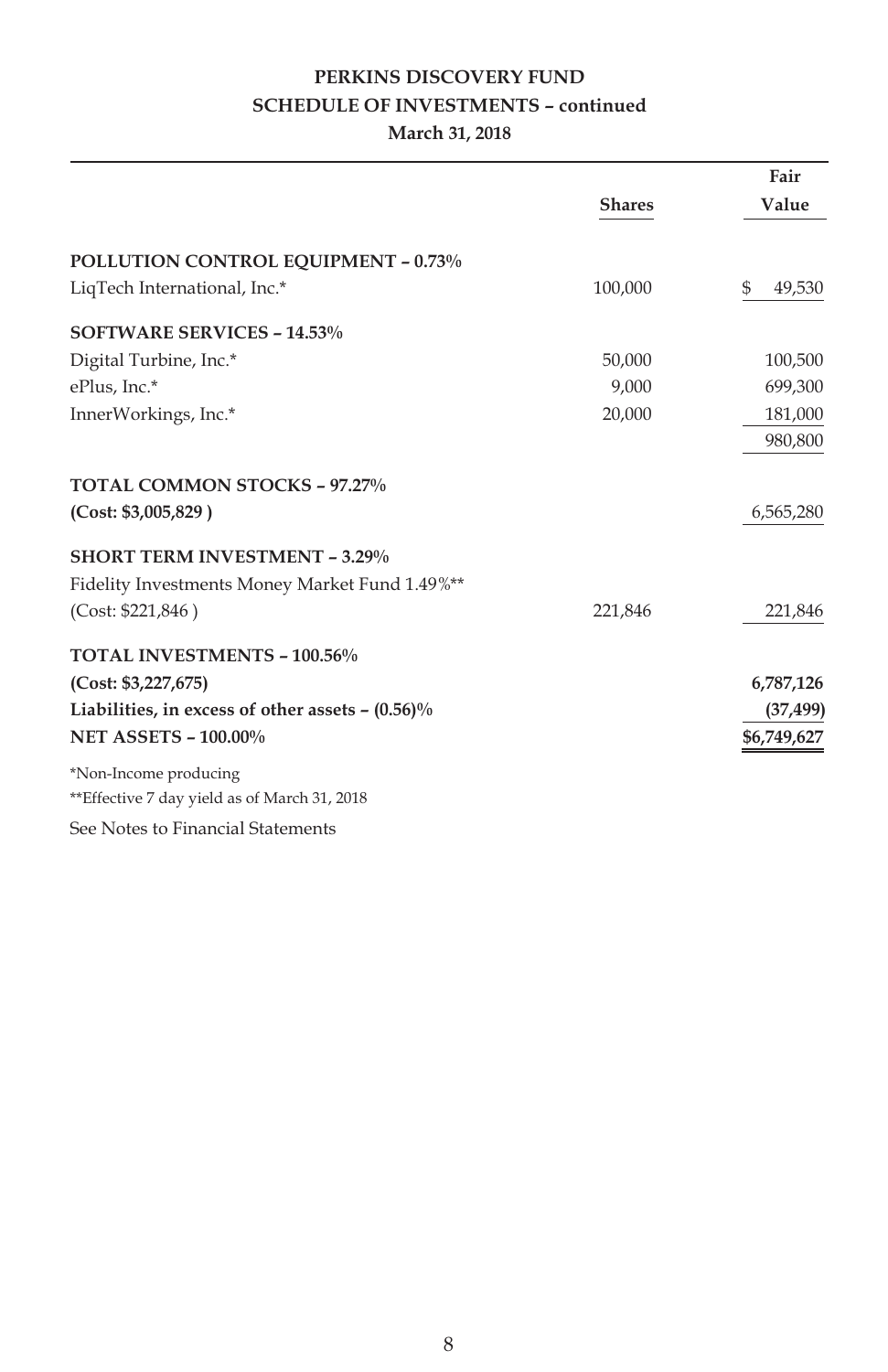## **PERKINS DISCOVERY FUND STATEMENT OF ASSETS AND LIABILITIES March 31, 2018**

| <b>ASSETS</b>                                                         |             |
|-----------------------------------------------------------------------|-------------|
| Investments at fair value (identified cost of \$3,227,675) (Note 1)   | \$6,787,126 |
| Dividends and interest receivable                                     | 188         |
| Receivable from investment manager                                    | 2,391       |
| Prepaid expenses                                                      | 11,189      |
| <b>TOTAL ASSETS</b>                                                   | 6,800,894   |
| <b>LIABILITIES</b>                                                    |             |
| Payable for capital stock purchased                                   | 16,256      |
| Accrued 12b-1 fees                                                    | 14,568      |
| Accrued administration, transfer agent and accounting fees            | 1,878       |
| Accrued professional fees                                             | 17,500      |
| Other accrued expenses                                                | 1,065       |
| <b>TOTAL LIABILITIES</b>                                              | 51,267      |
| <b>NET ASSETS</b>                                                     | \$6,749,627 |
| Net Assets Consist of:                                                |             |
| Paid-in capital                                                       | \$3,121,291 |
| Accumulated undistributed net investment income (loss)                | (41, 041)   |
| Accumulated net realized gain (loss) on investments                   | 109,926     |
| Net unrealized appreciation (depreciation) of investments             | 3,559,451   |
| <b>Net Assets</b>                                                     | \$6,749,627 |
| <b>NET ASSET VALUE PER SHARE</b>                                      |             |
| <b>Investor Class Shares:</b>                                         |             |
| Net Assets                                                            | \$6,749,627 |
| Shares Outstanding (unlimited number of shares of beneficial interest |             |
| authorized without par value)                                         | 165,700     |
| Net Asset Value and Offering Price Per Share                          | 40.73<br>\$ |
| Redemption Price Per Share*                                           | \$<br>40.32 |

\* Redemption Price includes fee of 1% per share on the proceeds redeemed within 45 days of purchase.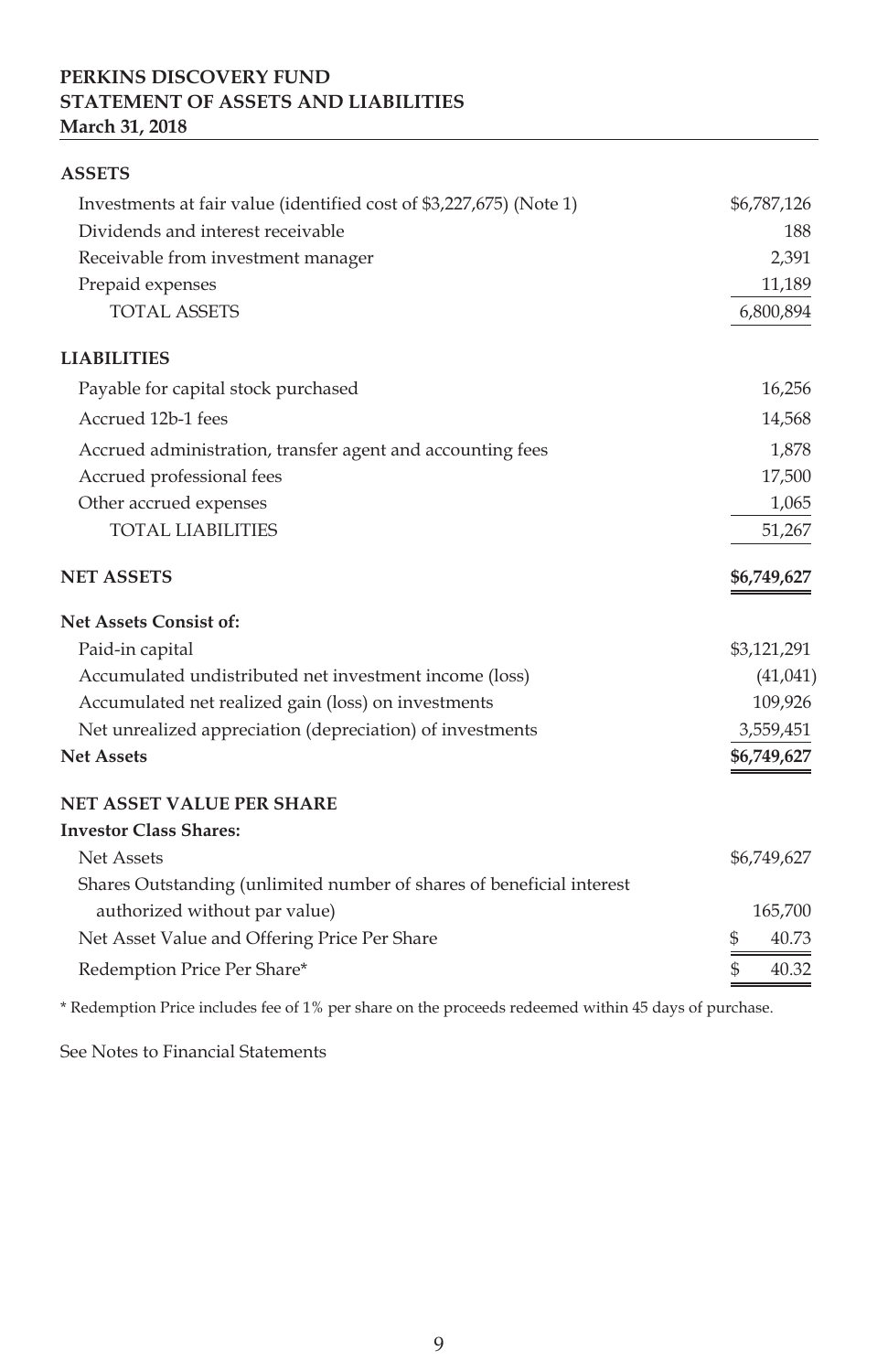#### **PERKINS DISCOVERY FUND STATEMENT OF OPERATIONS Year ended March 31, 2018**

#### **INVESTMENT INCOME**

| Dividend                                                 | \$<br>3,750 |
|----------------------------------------------------------|-------------|
| Interest                                                 | 2,438       |
| Total investment income                                  | 6,188       |
| <b>EXPENSES</b>                                          |             |
| Investment management fees (Note 2)                      | 68,345      |
| 12b-1 fees (Note 2)                                      | 17,086      |
| Recordkeeping and administrative services (Note 2)       | 15,004      |
| Accounting fees (Note 2)                                 | 20,009      |
| Custody fees                                             | 3,127       |
| Transfer agent fees (Note 2)                             | 12,991      |
| Professional fees                                        | 36,944      |
| Filing and registration fees                             | 13,000      |
| Trustee fees                                             | 5,333       |
| Compliance fees                                          | 7,000       |
| Shareholder reports                                      | 14,128      |
| Shareholder servicing                                    | 3,824       |
| Insurance                                                | 3,454       |
| Other                                                    | 11,088      |
| Total expenses                                           | 231,333     |
| Management fee waivers (Note 2)                          | (60, 470)   |
| Net expenses                                             | 170,863     |
| Net investment income (loss)                             | (164, 675)  |
| REALIZED AND UNREALIZED GAIN (LOSS) ON INVESTMENTS       |             |
| Net realized gain (loss) on investments                  | 1,035,115   |
| Net increase (decrease) in unrealized appreciation       |             |
| (depreciation) of investments                            | 477,391     |
| Net realized and unrealized gain (loss) on investments   | 1,512,506   |
| <b>INCREASE (DECREASE) IN NET ASSETS FROM OPERATIONS</b> | \$1,347,831 |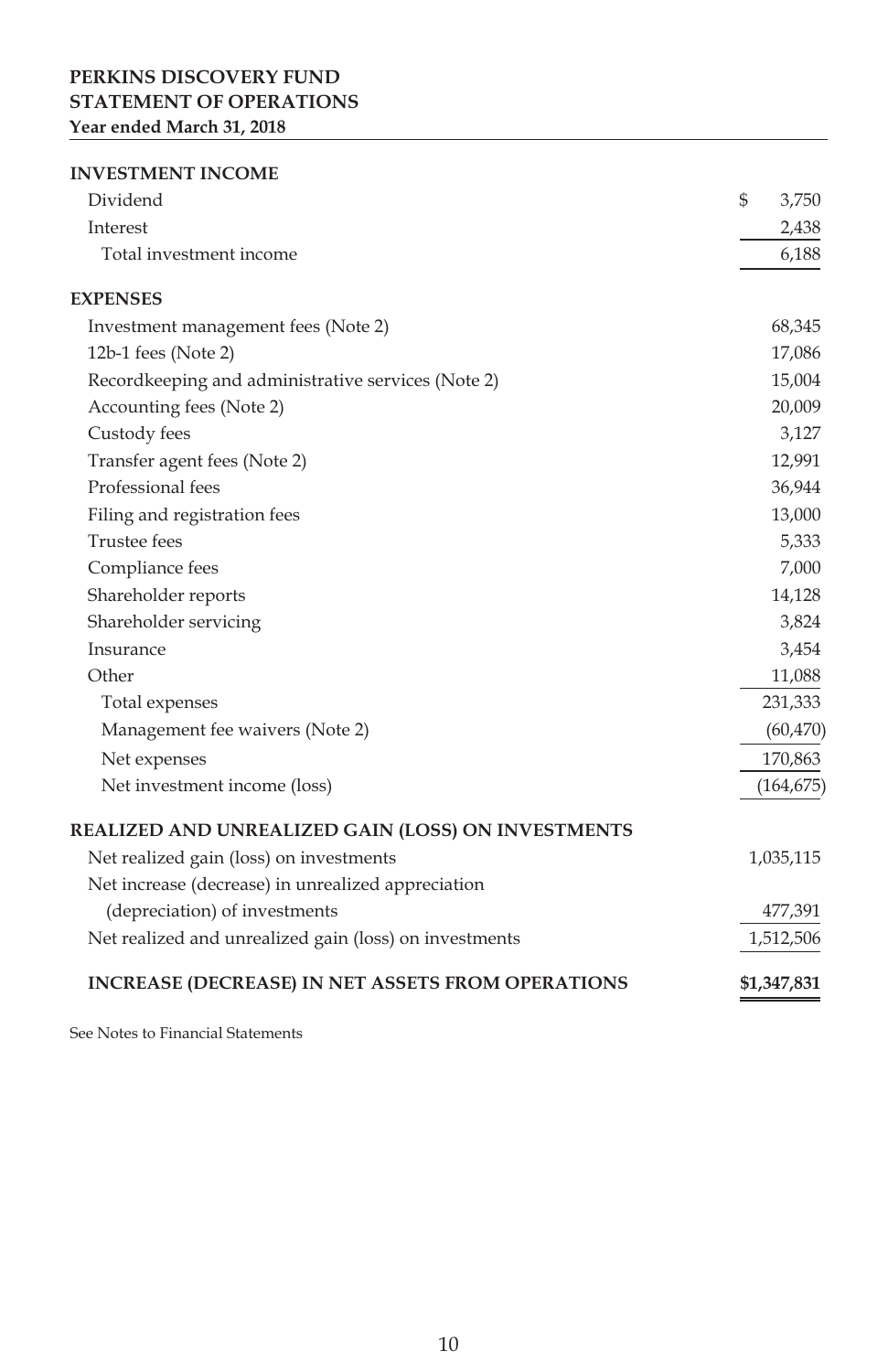## **PERKINS DISCOVERY FUND STATEMENTS OF CHANGES IN NET ASSETS**

|                                                    | Year ended<br>March 31, 2018 | Year ended<br>March 31, 2017 |
|----------------------------------------------------|------------------------------|------------------------------|
| Increase (decrease) in Net Assets                  |                              |                              |
| <b>OPERATIONS</b>                                  |                              |                              |
| Net investment income (loss)                       | \$<br>(164, 675)             | \$<br>(157, 858)             |
| Net realized gain (loss) on investments            | 1,035,115                    | 633,153                      |
| Net increase (decrease) in unrealized appreciation |                              |                              |
| (depreciation) of investments                      | 477,391                      | 811,093                      |
| Increase (decrease) in net assets from operations  | 1,347,831                    | 1,286,388                    |
| <b>CAPITAL STOCK TRANSACTIONS (NOTE 5)</b>         |                              |                              |
| Shares sold                                        | 66,127                       | 382,559                      |
| Shares redeemed                                    | (1,105,473)                  | (1,405,514)                  |
| Increase (decrease) in net assets from             |                              |                              |
| capital stock transactions                         | (1,039,346)                  | (1,022,955)                  |
| <b>NET ASSETS</b>                                  |                              |                              |
| Increase (decrease) during year                    | 308,485                      | 263,433                      |
| Beginning of year                                  | 6,441,142                    | 6,177,709                    |
| End of year*                                       | \$6,749,627                  | \$6,441,142                  |
| * Includes undistributed net investment            |                              |                              |
| income (loss) of:                                  | \$<br>(41, 041)              | (40,961)                     |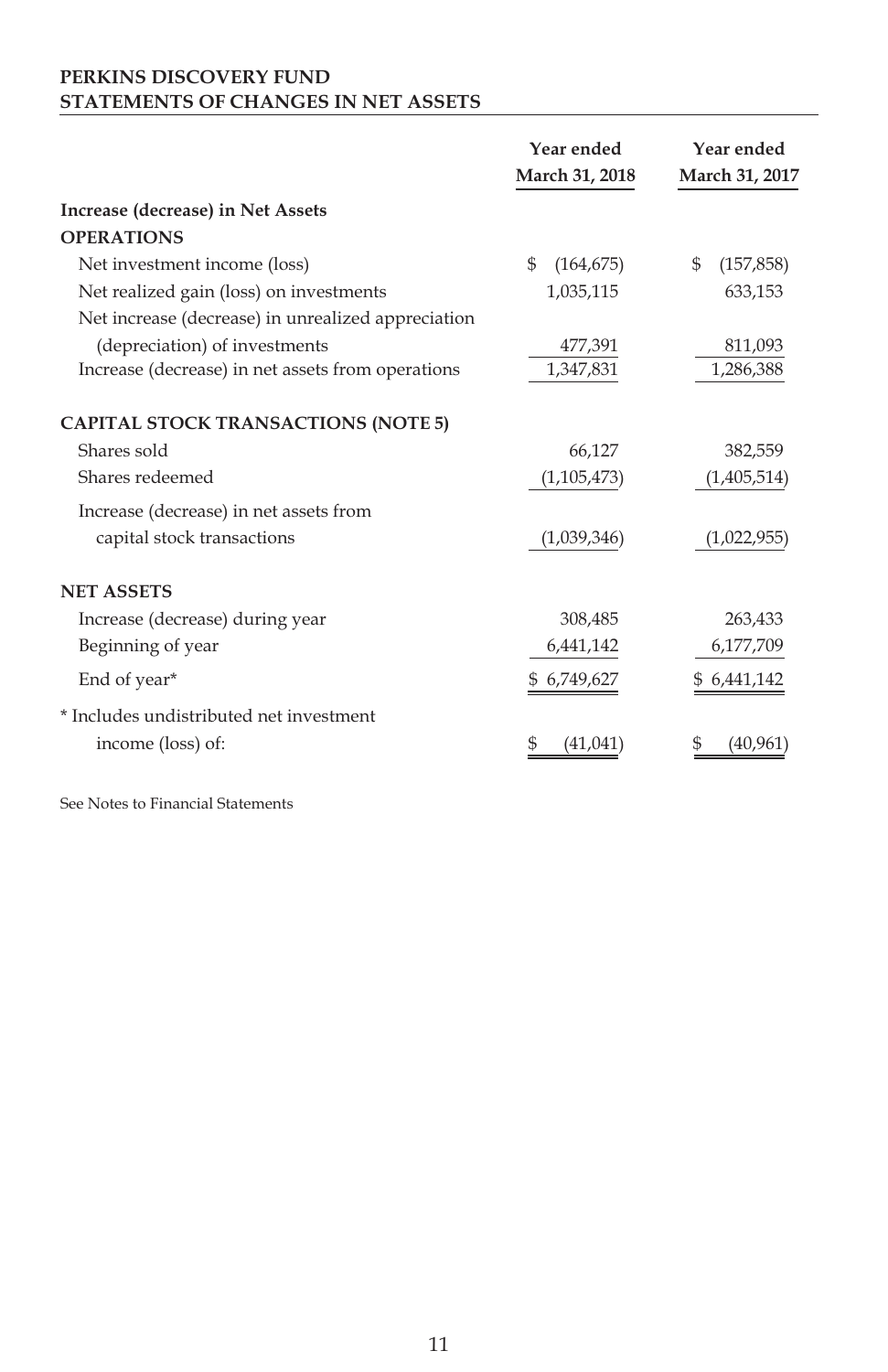#### **PERKINS DISCOVERY FUND FINANCIAL HIGHLIGHTS SELECTED PER SHARE DATA THROUGHOUT EACH YEAR**

|                                             |             |             | Year Ended March 31, |             |             |
|---------------------------------------------|-------------|-------------|----------------------|-------------|-------------|
|                                             | 2018        | 2017        | 2016                 | 2015        | 2014        |
| Net asset value, beginning of year          | 33.39<br>S  | 27.52<br>\$ | 37.54<br>\$          | 38.98<br>\$ | 30.23<br>\$ |
| Investment activities                       |             |             |                      |             |             |
| Net investment income (loss) <sup>(1)</sup> | (0.90)      | (0.75)      | (0.67)               | (0.71)      | (0.62)      |
| Net realized and unrealized gain (loss)     |             |             |                      |             |             |
| on investments                              | 8.24        | 6.62        | (9.35)               | (0.73)      | 9.37        |
| Total from investment activities            | 7.34        | 5.87        | (10.02)              | (1.44)      | 8.75        |
| Paid-in capital from redemption fees        |             |             | (2)                  |             |             |
| Net asset value, end of year                | 40.73       | 33.39       | 27.52<br>S           | 37.54       | 38.98       |
| <b>Total Return</b>                         | 21.98%      | 21.33%      | $(26.69\%)$          | $(3.69\%)$  | 28.94%      |
| Ratios/Supplemental Data                    |             |             |                      |             |             |
| Ratio to average net assets                 |             |             |                      |             |             |
| Expenses, gross                             | 3.38%       | 3.31%       | 3.27%                | 2.84%       | 2.83%       |
| Expenses, net of waiver (Note 2)            | 2.50%       | 2.42%       | 2.25%                | 2.16%       | 2.00%       |
| Net investment income (loss)                | $(2.41\%)$  | $(2.29\%)$  | $(2.01\%)$           | $(1.96\%)$  | $(1.81\%)$  |
| Portfolio turnover rate                     | 10.43%      | 17.80%      | 2.20%                | 21.13%      | 23.98%      |
| Net assets, end of year (000's)             | 6,750<br>\$ | 6,441<br>S  | 6,178<br>£.          | 9,619<br>S  | \$12,602    |

(1) Per share amounts calculated using the average shares outstanding during the year.

(2) Less than \$0.01 per share.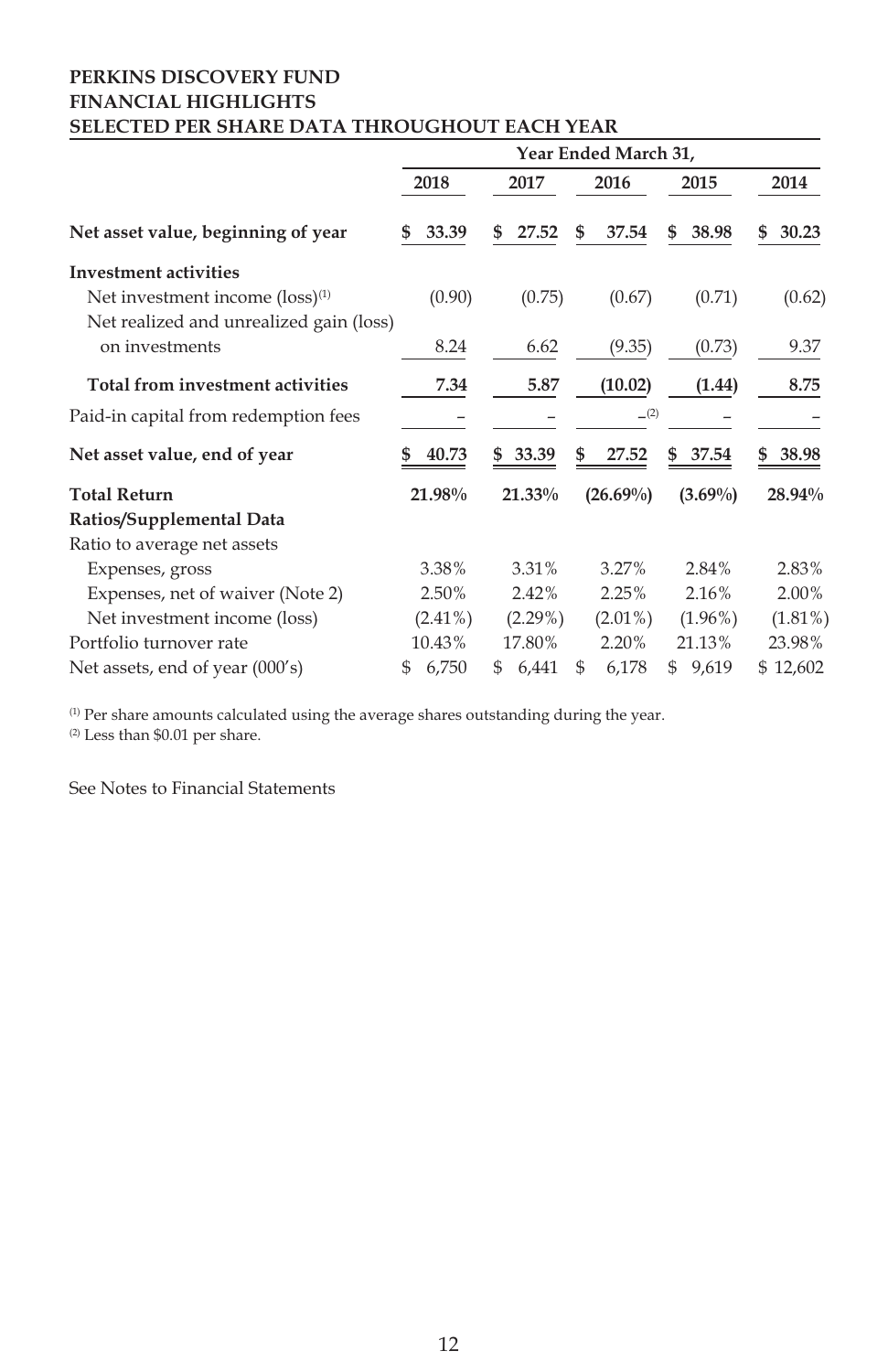# **NOTE 1 – ORGANIZATION AND SIGNIFICANT ACCOUNTING POLICIES**

The Perkins Discovery Fund (the "Fund") is a diversified series of the World Funds Trust ("WFT"), which is registered under The Investment Company Act of 1940, as amended, as an open-end management company. WFT was organized as a Delaware statutory trust on April 9, 2007. The Fund was established on April 9, 1998 as a series of Professionally Managed Portfolios. On October 26, 2012, the Fund reorganized as a separate series of WFT.

The Fund's objective is to seek long-term capital appreciation.

The following is a summary of significant accounting policies consistently followed by the Fund. The policies are in conformity with accounting principles generally accepted in the United States of America ("GAAP"). The Fund follows the investment company accounting and reporting guidance of the Financial Accounting Standards Board ("FASB") Accounting Standard Codification Topic 946 "Financial Services – Investment Companies".

## **Security Valuation**

The Fund's securities are valued at current market prices. Investments in securities traded on the national securities exchanges or included in the NASDAQ National Market System are valued at the last reported sale price. Other securities traded in the over-the-counter market and listed securities for which no sales are reported on a given date are valued at the last reported bid price. Short-term debt securities (less than 60 days to maturity) are valued at their fair value using amortized cost. Other assets for which market prices are not readily available are valued at their fair value as determined in good faith under procedures set by the Board. Generally, trading in corporate bonds, U.S. government securities and money market instruments is substantially completed each day at various times before the scheduled close of the NYSE. The value of these securities used in computing the NAV is determined as of such times.

The Fund has a policy that contemplates the use of fair value pricing to determine the net asset value ("NAV") per share of the Fund when market prices are unavailable as well as under special circumstances, such as: (i) if the primary market for a portfolio security suspends or limits trading or price movements of the security; and (ii) when an event occurs after the close of the exchange on which a portfolio security is principally traded that is likely to have changed the value of the security. Since most of the Fund's investments are traded on U.S. securities exchanges, it is anticipated that the use of fair value pricing will be limited.

When the Fund uses fair value pricing to determine the NAV per share of the Fund, securities will not be priced on the basis of quotations from the primary market in which they are traded, but rather may be priced by another method that the Board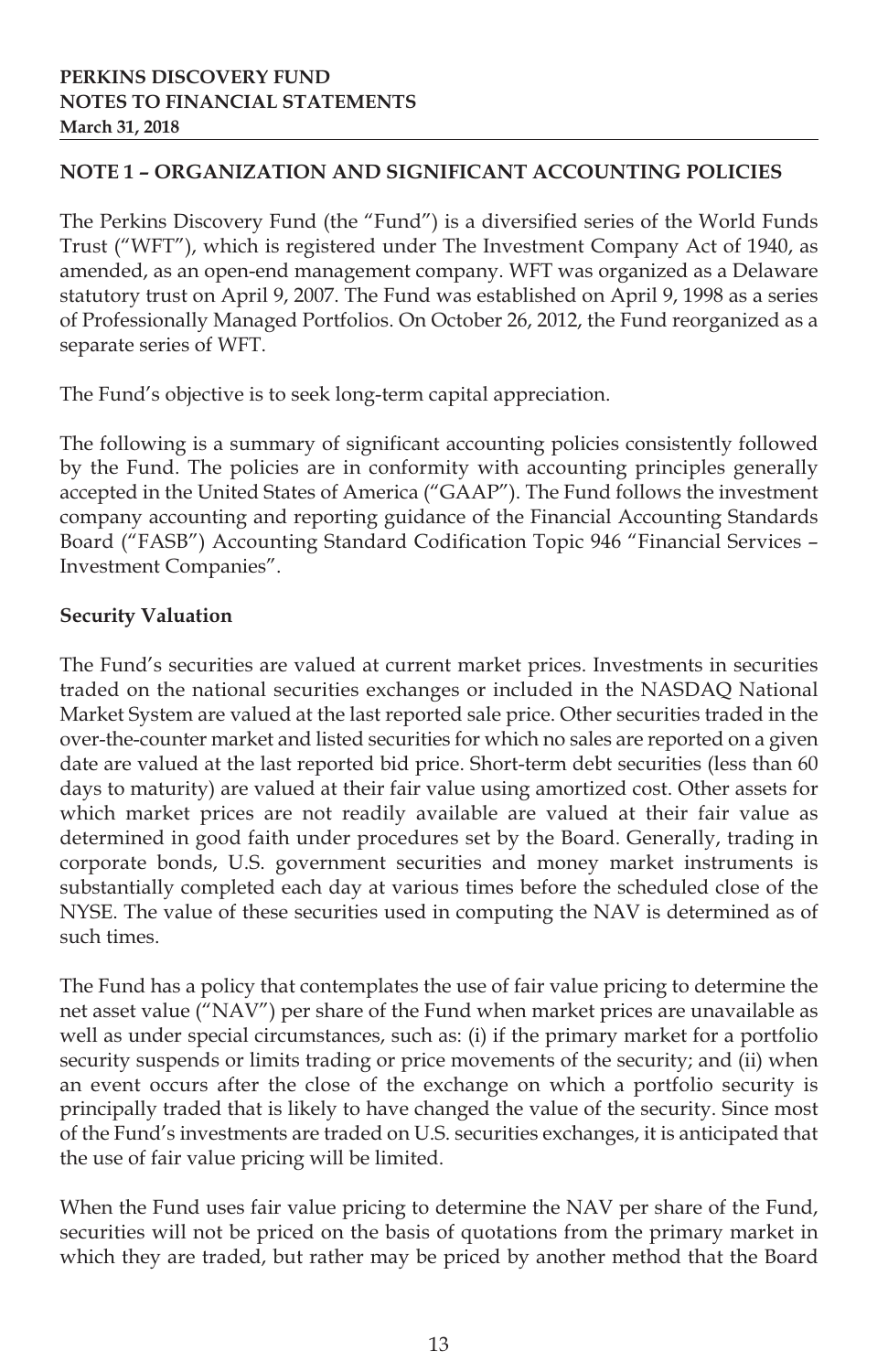#### **PERKINS DISCOVERY FUND NOTES TO FINANCIAL STATEMENTS – continued March 31, 2018**

believes accurately reflects fair value. Any method used will be approved by the Board and results will be monitored to evaluate accuracy. The Fund's policy is intended to result in a calculation of the Fund's NAV that fairly reflects security values as of the time of pricing. However, fair values determined pursuant to the Fund's procedures may not accurately reflect the price that the Fund could obtain for a security if it were to dispose of that security as of the time of pricing.

The Fund has adopted fair valuation accounting standards that establish an authoritative definition of fair value and set out a hierarchy for measuring fair value. These standards require additional disclosures about the various inputs used to develop the measurements of fair value. These inputs are summarized in the three broad levels listed below.

Various inputs are used in determining the value of a Fund's investments. GAAP established a three-tier hierarchy of inputs to establish a classification of fair value measurements for disclosure purposes. Level 1 includes quoted prices in active markets for identical securities. Level 2 includes other significant observable market-based inputs (including quoted prices for similar securities, interest rates, prepayment speeds, credit risk, etc.). Level 3 includes significant unobservable inputs (including the Fund's own assumptions in determining fair value of investments).

The inputs or methodology used for valuing securities are not necessarily an indication of the risk associated with investing in those securities.

The following is a summary of the inputs used to value the Fund's investments as of March 31, 2018:

|                        | Level 1<br>Ouoted<br>Prices | Level 2<br>Other<br>Significant<br>Observable<br>Inputs | Level 3<br>Significant<br>Unobservable<br>Inputs | Total       |
|------------------------|-----------------------------|---------------------------------------------------------|--------------------------------------------------|-------------|
| Common Stocks          | \$6,565,280                 | $S-$                                                    | \$–                                              | \$6,565,280 |
| Short term Investments | 221,846                     |                                                         |                                                  | 221,846     |
|                        | \$6,787,126                 |                                                         | \$–                                              | \$6,787,126 |

Refer to the Fund's Schedule of Investments for a listing of the securities by type and industry.

There were no transfers into or out of any levels during the year ended March 31, 2018. The Fund recognizes transfers between fair value hierarchy levels at the end of the reporting period. The Fund held no Level 3 securities at any time during the year ended March 31, 2018.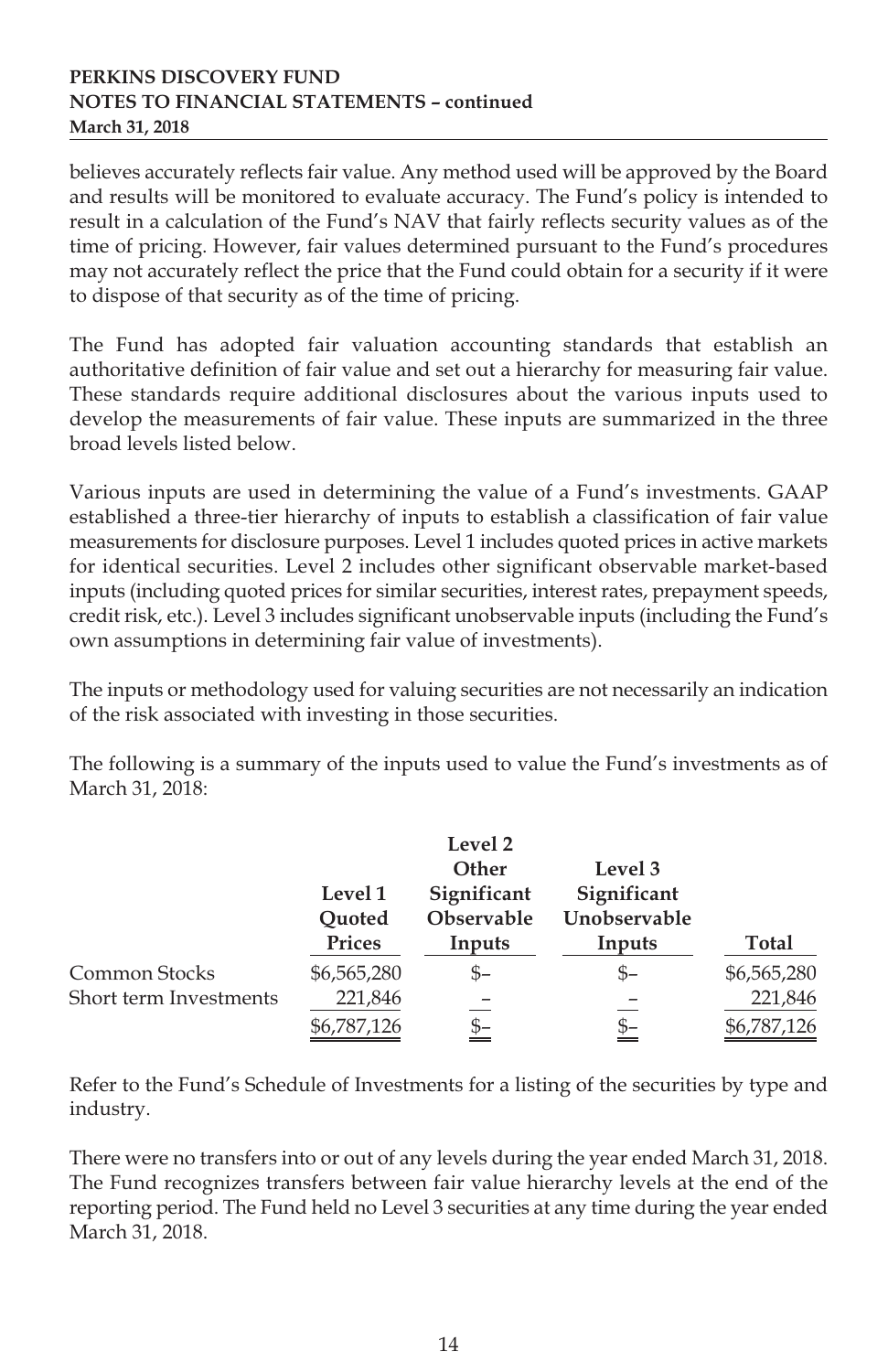## **Security Transactions and Income**

Security transactions are accounted for on the trade date. The cost of securities sold is determined generally on specific identification basis. Realized gains and losses from security transactions are determined on the basis of identified cost for book and tax purposes. Dividends are recorded on the ex-dividend date. Interest income is recorded on an accrual basis.

# **Cash and Cash Equivalents**

Cash and cash equivalents consist of overnight deposits with the custodian bank which earn interest at the current market rate.

#### **Accounting Estimates**

In preparing financial statements in conformity with GAAP, management makes estimates and assumptions that affect the reported amounts of assets and liabilities at the date of the financial statements, as well as the reported amounts of revenues and expenses during the reporting period. Actual results could differ from those estimates.

#### **Federal Income Taxes**

The Fund intends to comply with the requirements of the Internal Revenue Code applicable to regulated investment companies and to distribute all of its taxable income to its shareholders. The Fund also intends to distribute sufficient net investment income and net capital gains, if any, so that it will not be subject to excise tax on undistributed income and gains. Therefore, no federal income tax or excise provision is required.

Management has reviewed the Fund's tax positions for each of the open tax years (2015-2017) or expected to be taken in the Fund's 2018 tax returns and has concluded that no liability for unrecognized tax benefits should be recorded related to uncertain tax positions taken in the Fund's tax returns. The Fund has no examinations in progress and management is not aware of any tax positions for which it is reasonably possible that the total amounts of unrecognized tax benefits will significantly change.

## **Reclassification of Capital Accounts**

GAAP requires that certain components of net assets relating to permanent differences be reclassified between financial and tax reporting. For the year ended March 31, 2018, such classifications increased accumulated net investment income by \$164,595 and decreased paid-in capital by \$164,595.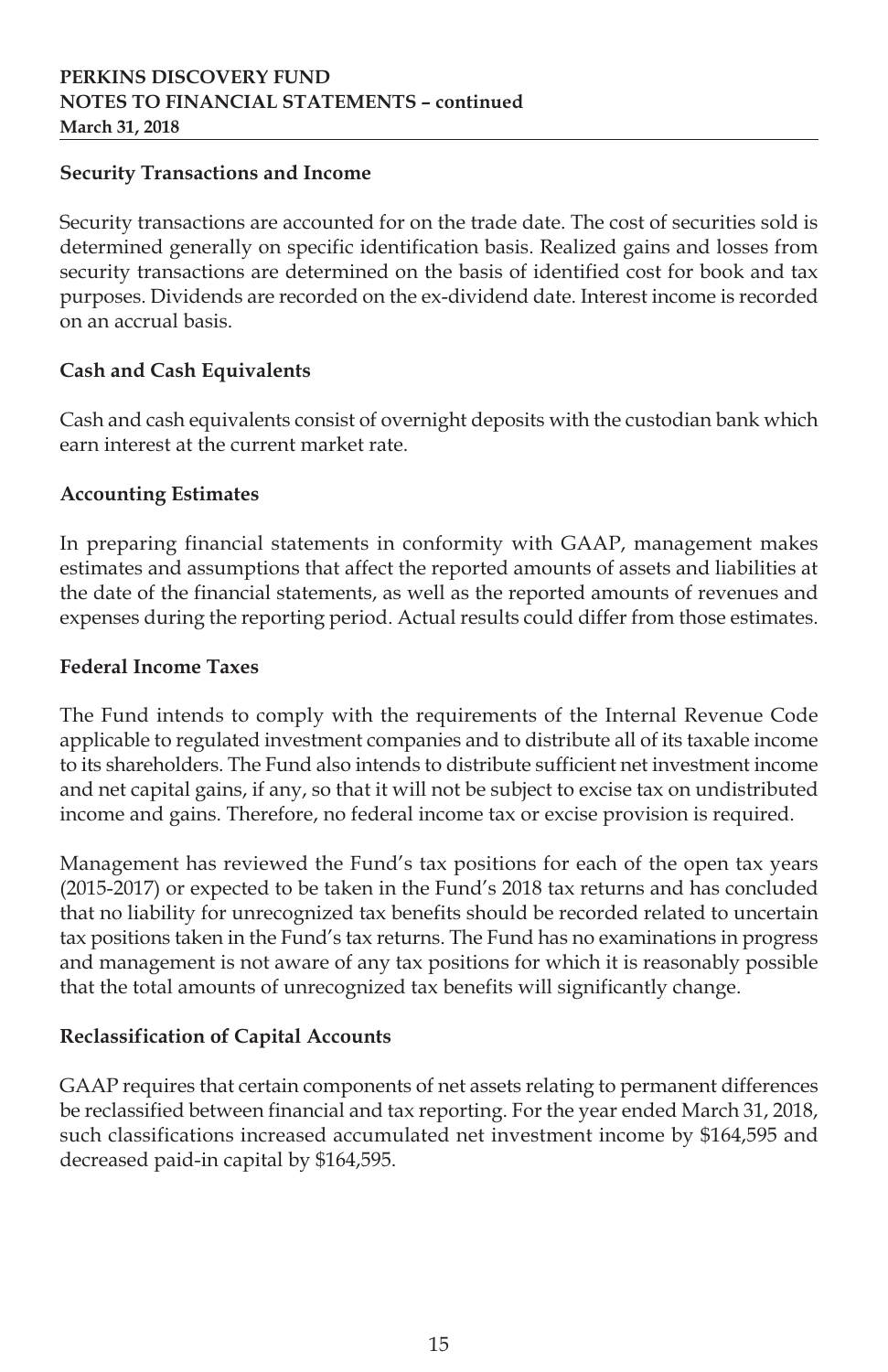# **NOTE 2 – INVESTMENT ADVISORY AND DISTRIBUTION AGREEMENTS AND OTHER TRANSACTIONS WITH AFFILIATES**

Pursuant to an Investment Advisory Agreement, the Advisor, Perkins Capital Management, Inc. ("Perkins") provides investment services for an annual fee of 1.00% of average daily net assets of the Fund.

Perkins received and waived investment management fees and reimbursed expenses for the year ended March 31, 2018 as follows:

| <b>Fee Earned</b> | <b>Fee Waived</b> | <b>Expenses Reimbursed</b> |
|-------------------|-------------------|----------------------------|
| \$68,345          | \$60,470          |                            |

Perkins has contractually agreed to reduce its fees and/or pay Fund expenses (excluding interest, expenses incurred under a plan of distribution adopted pursuant to Rule 12b-1 under the 1940 Act, taxes, acquired fund fees and expenses, brokerage commissions, dividend expenses on short sales and other expenditures which are capitalized in accordance with GAAP and other extraordinary expenses not incurred in the ordinary course of such Fund's business,) in order to limit Total Annual Fund Operating Expenses After Fee Waiver and/or Expense Reimbursement for shares of the Fund to 2.25% of the Fund's average net assets (the "Expense Cap"). The Expense Cap will remain in effect until at least July 31, 2018. The Agreement may be terminated at any time by the Board upon 60 days' notice to Perkins, or by Perkins with the consent of the Board. Each waiver or reimbursement of an expense by Perkins is subject to repayment by the Fund within the three fiscal years following the fiscal year in which the expense was incurred, provided that the Fund is able to make the repayment without exceeding the expense limitation in place at the time of the waiver or reimbursement and at the time the waiver or reimbursement is recouped.

The total amount of recoverable reimbursements for the Fund as of March 31, 2018, and expiration dates was as follows:

| <b>Recoverable Reimbursements and Expiration Dates</b> |          |          |           |
|--------------------------------------------------------|----------|----------|-----------|
| 2019                                                   | 2020     | 2021     | Total     |
| \$81,786                                               | \$61,169 | \$60,470 | \$203,425 |

The Fund has adopted a Distribution Plan (the "Plan") in accordance with Rule 12b-1 under the 1940 Act, providing for the payment of distribution and service fees to Perkins as Distribution Coordinator of the Fund. The Plan provides that the Fund may pay a fee to Perkins at an annual rate of up to 0.25% of average daily net assets of the Fund in consideration for distribution related services.

The Fund has adopted a shareholder service plan. Under a shareholder services plan, the Fund may pay an authorized firm up to 0.25% on an annualized basis of average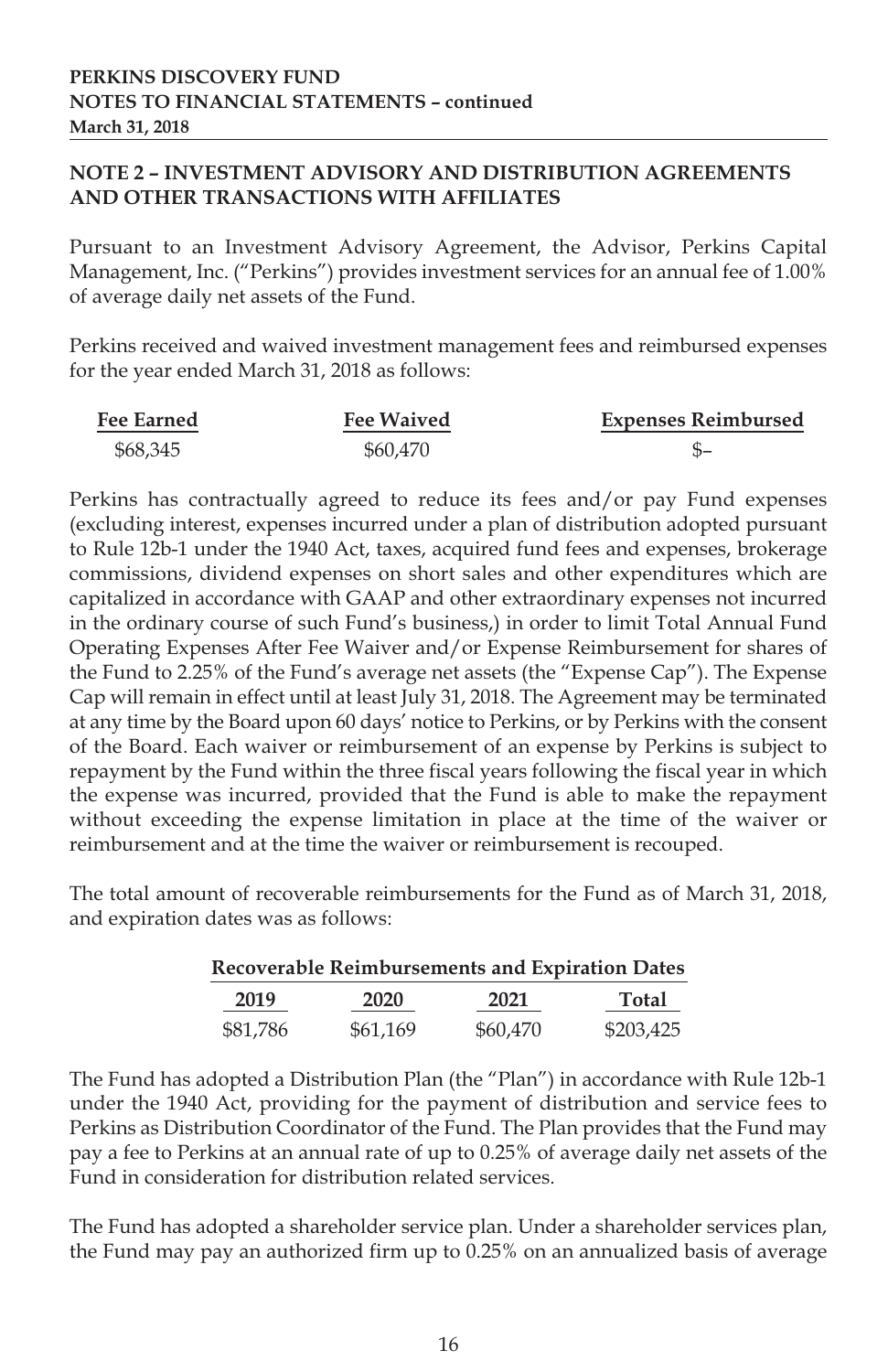#### **PERKINS DISCOVERY FUND NOTES TO FINANCIAL STATEMENTS – continued March 31, 2018**

daily net assets attributable to its customers who are shareholders. For this fee, the authorized firms may provide a variety of services, such as: 1) receiving and processing shareholder orders; 2) performing the accounting for the shareholder's account; 3) maintaining retirement plan accounts; 4) answering questions and handling correspondence for individual accounts; 5) acting as the sole shareholder of record for individual shareholders; 6) issuing shareholder reports and transaction confirmations; 7) executing daily investment "sweep" functions; and 8) furnishing investment advisory services.

For the year ended March 31, 2018, the following expenses were incurred:

| <b>Class</b><br><b>Type of Plan</b> |                             | <b>Fees Incurred</b> |
|-------------------------------------|-----------------------------|----------------------|
| Investor                            | $12h-1$                     | \$17.086             |
| Investor                            | <b>Shareholder Services</b> | \$3,824              |

First Dominion Capital Corp. ("FDCC") acts as the Fund's principal underwriter and distributor in the continuous public offering of the Fund's shares. For the year ended March 31, 2018, FDCC received no commissions or underwriting fees from the sale of the Fund's shares.

Commonwealth Fund Services, Inc. ("CFS"), acts as the Fund's administrator, transfer and dividend disbursing agent and accounting agent. As administrator, CFS provides shareholder, recordkeeping, administrative and blue-sky filing services. For the year ended March 31, 2018, the following fees were earned:

| Record Keeping & |                       |                         |
|------------------|-----------------------|-------------------------|
| Administration   | <b>Transfer Agent</b> | <b>Accounting Agent</b> |
| \$15,004         | \$12,991              | \$20,009                |

Certain officers of the Trust are also officers and/or directors of FDCC and CFS. Additionally, John H. Lively of Practus™ LLP, serves as legal counsel to the Trust. John H. Lively, Secretary of the Trust, is Managing Partner of Practus™ LLP. Mr. Lively receives no special compensation from the Trust or the Fund for serving as an officer of the Trust.

## **NOTE 3 – INVESTMENTS**

The cost of purchases and proceeds from the sales of securities other than short-term notes for the year ended March 31, 2018, were as follows

| <b>Purchases</b> | <b>Sales</b> |
|------------------|--------------|
| \$688,422        | \$2,027,973  |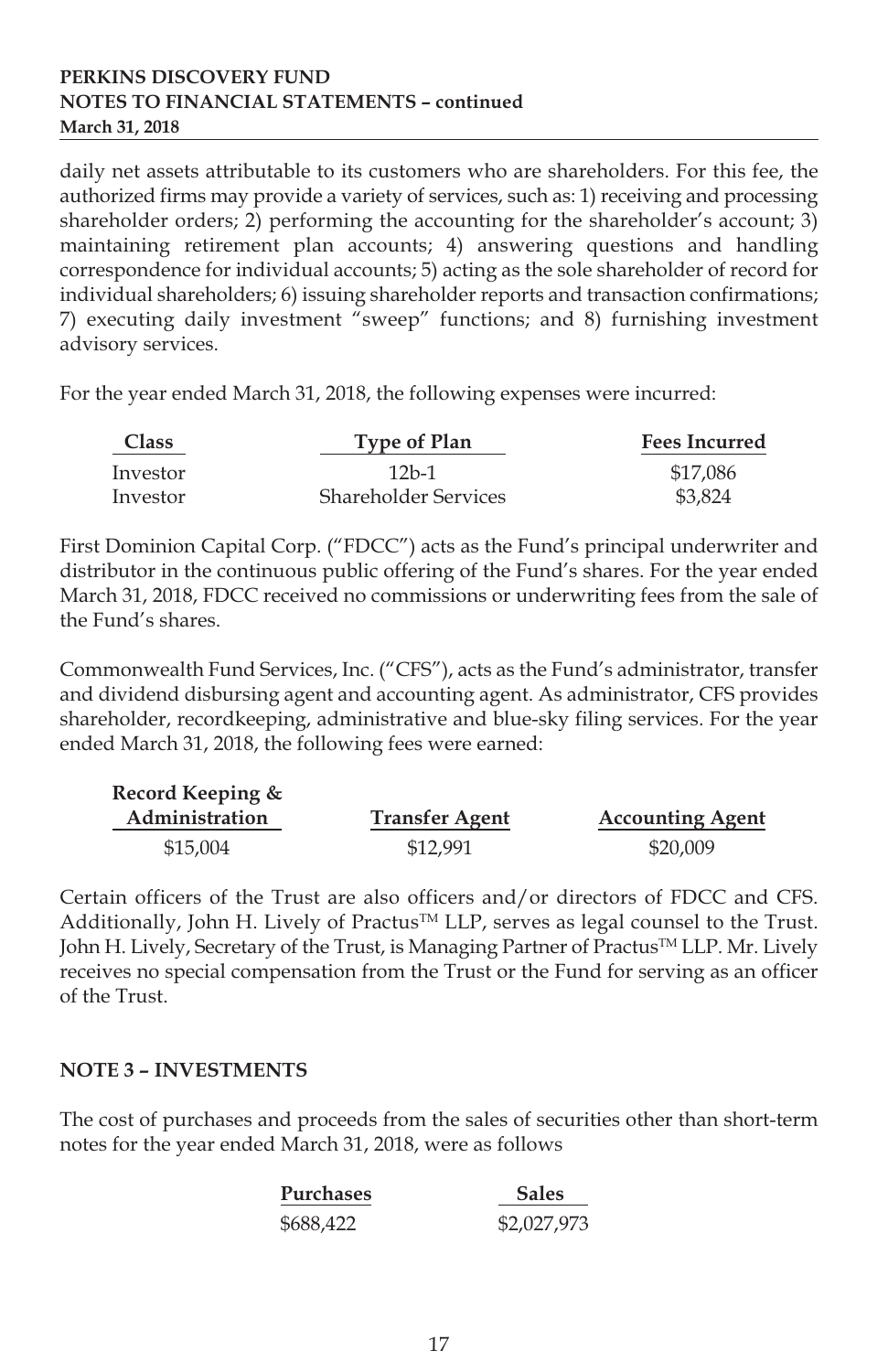## **PERKINS DISCOVERY FUND NOTES TO FINANCIAL STATEMENTS – continued March 31, 2018**

## **NOTE 4 – DISTRIBUTIONS TO SHAREHOLDERS AND TAX COMPONENTS OF CAPITAL**

Distributions are determined on a tax basis and may differ from net investment income and realized capital gains for financial reporting purposes. Differences may be permanent or temporary. Permanent differences are reclassified among capital accounts in the financial statements to reflect their tax character. Temporary differences arise when certain items of income, expense, gain or loss are recognized in different periods for financial statement and tax purposes; these differences will reverse at some time in the future. Differences in classification may also result from the treatment of short-term gains as ordinary income for tax purposes.

During the year ended March 31, 2018 and the year ended March 31, 2017, no distributions were paid.

As of March 31, 2018, the components of distributable earnings (accumulated loss) on a tax basis were as follows:

| Late year loss deferrals                                  | $\frac{1}{2}$ (41,041) |
|-----------------------------------------------------------|------------------------|
| Accumulated net realized gain (loss)                      | 109.926                |
| Net unrealized appreciation (depreciation) on investments | 3,559,451              |
|                                                           | \$3,628,336            |

Under the Regulated Investment Company Modernization Act of 2010 ("2010 Act"), net capital losses recognized after December 31, 2010, may be carried forward indefinitely, and their character is retained as short-term and/or long-term losses. Under the laws in effect prior to the 2010 Act, pre-enactment net capital losses were carried forward for eight years and treated as short-term losses. As a transition rule, the 2010 Act requires that post-enactment net capital losses be used before preenactment net capital losses. During the year ended March 31, 2018, the Fund utilized its capital loss carryforward of \$925,189.

Cost of securities for Federal Income tax purpose and the related tax-based net unrealized appreciation (depreciation) consists of:

|             | <b>Gross</b> | Gross        | <b>Total Unrealized</b> |
|-------------|--------------|--------------|-------------------------|
|             | Unrealized   | Unrealized   | Appreciation            |
| Cost        | Appreciation | Depreciation | (Depreciation)          |
| \$3,227,675 | \$3,888,390  | \$(328,939)  | \$3,559,451             |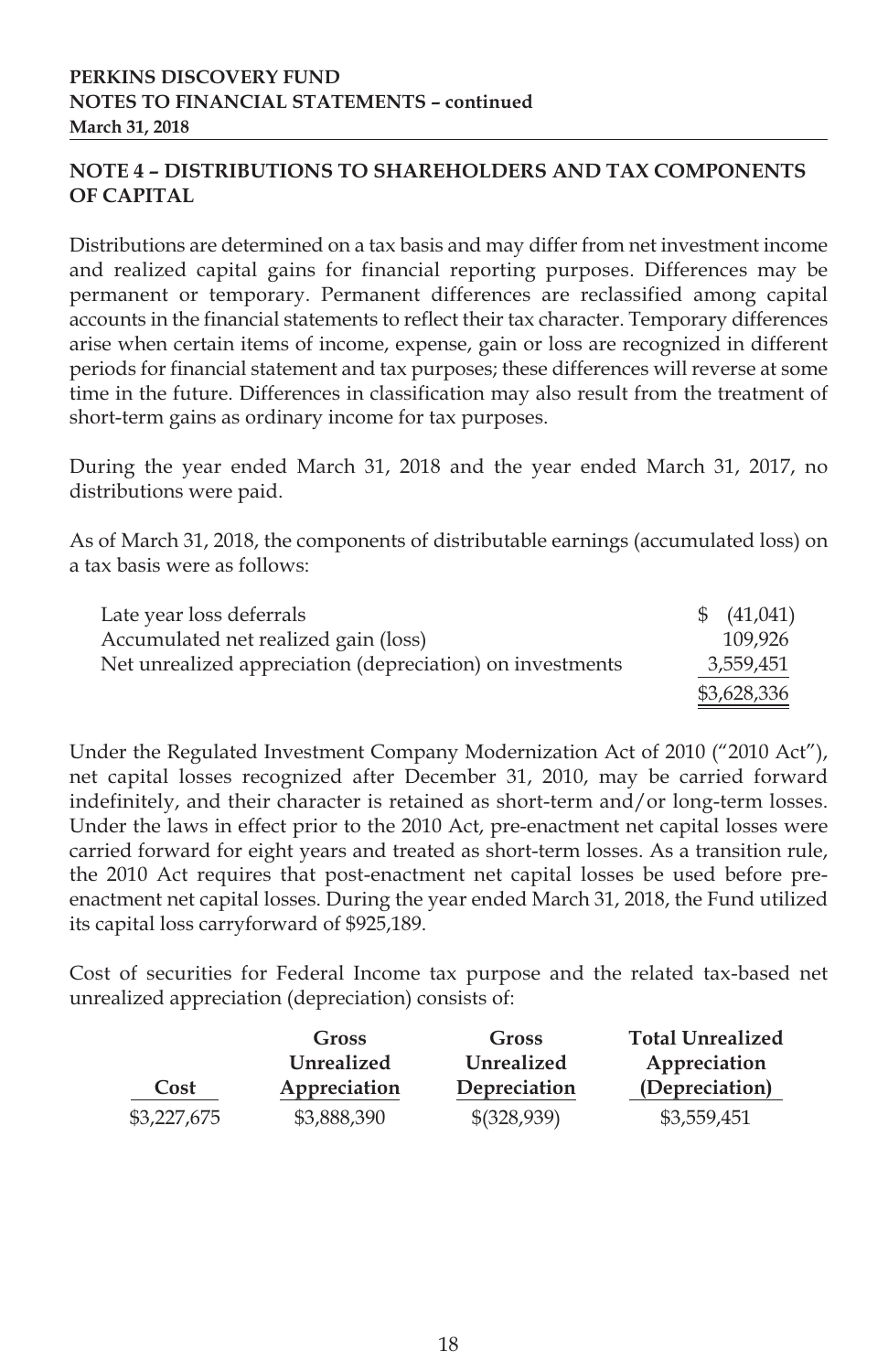## **NOTE 5 – TRANSACTIONS IN SHARES OF BENEFICIAL INTEREST**

Shares of beneficial interest transactions for the Fund were:

|                         | Year ended<br>March 31, 2018 | Year ended<br>March 31, 2017 |  |
|-------------------------|------------------------------|------------------------------|--|
| Shares sold             | 1.770                        | 11,570                       |  |
| Shares redeemed         | (28, 955)                    | (43, 174)                    |  |
| Net increase (decrease) | 27,185)                      | (31,604)                     |  |

# **NOTE 6 – SUBSEQUENT EVENTS**

Management has evaluated all transactions and events subsequent to the date of the statement of assets and liabilities through the date on which these financial statements were issued. Except as already included in the notes to these financial statements, no additional items require disclosure.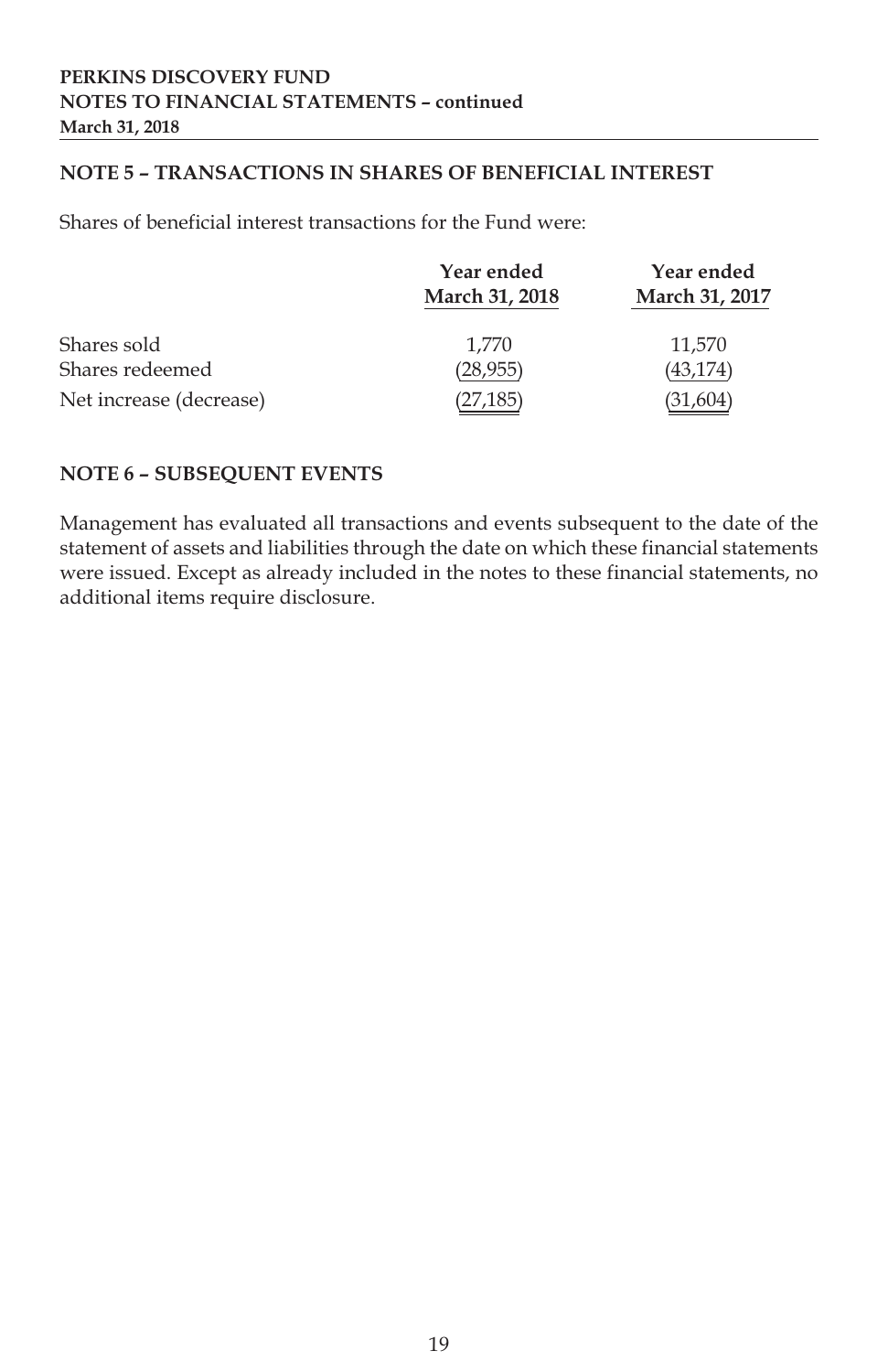## **REPORT OF INDEPENDENT REGISTERED PUBLIC ACCOUNTING FIRM**

# **To the Shareholders of The Perkins Discovery Fund and the Board of Trustees of The World Funds Trust**

#### **Opinion on the Financial Statements**

We have audited the accompanying statement of assets and liabilities of the Perkins Discovery Fund (the "Fund"), a series of the World Funds Trust, including the schedule of investments, as of March 31, 2018, the related statement of operations for the year then ended, the statements of changes in net assets for each of the two years in the period then ended, and financial highlights for each of the five years in the period then ended, and the related notes (collectively referred to as the "financial statements"). In our opinion, the financial statements present fairly, in all material respects, the financial position of the Fund as of March 31, 2018, the results of its operations for the year then ended, the changes in its net assets for each of the two years in the period then ended, and the financial highlights for each of the five years in the period then ended, in conformity with accounting principles generally accepted in the United States of America.

#### **Basis for Opinion**

These financial statements are the responsibility of the Fund's management. Our responsibility is to express an opinion on the Fund's financial statements based on our audits. We are a public accounting firm registered with the Public Company Accounting Oversight Board (United States) ("PCAOB") and are required to be independent with respect to the Fund in accordance with the U.S. federal securities laws and the applicable rules and regulations of the Securities and Exchange Commission and the PCAOB. We have served as the Fund's auditor since 1995.

We conducted our audits in accordance with the standards of the PCAOB. Those standards require that we plan and perform the audit to obtain reasonable assurance about whether the financial statements are free of material misstatement, whether due to error or fraud. The Fund is not required to have, nor were we engaged to perform, an audit of its internal control over financial reporting. As part of our audits we are required to obtain an understanding of internal control over financial reporting, but not for the purpose of expressing an opinion on the effectiveness of the Fund's internal control over financial reporting. Accordingly, we express no such opinion.

Our audits included performing procedures to assess the risks of material misstatement of the financial statements, whether due to error or fraud, and performing procedures that respond to those risks. Such procedures included examining, on a test basis, evidence regarding the amounts and disclosures in the financial statements. Our audits also included evaluating the accounting principles used and significant estimates made by management, as well as evaluating the overall presentation of the financial statements. Our procedures included confirmation of securities owned as of March 31, 2018 by correspondence with the custodian. We believe that our audits provide a reasonable basis for our opinion.

#### **TAIT, WELLER & BAKER LLP**

**Philadelphia, Pennsylvania May 21, 2018**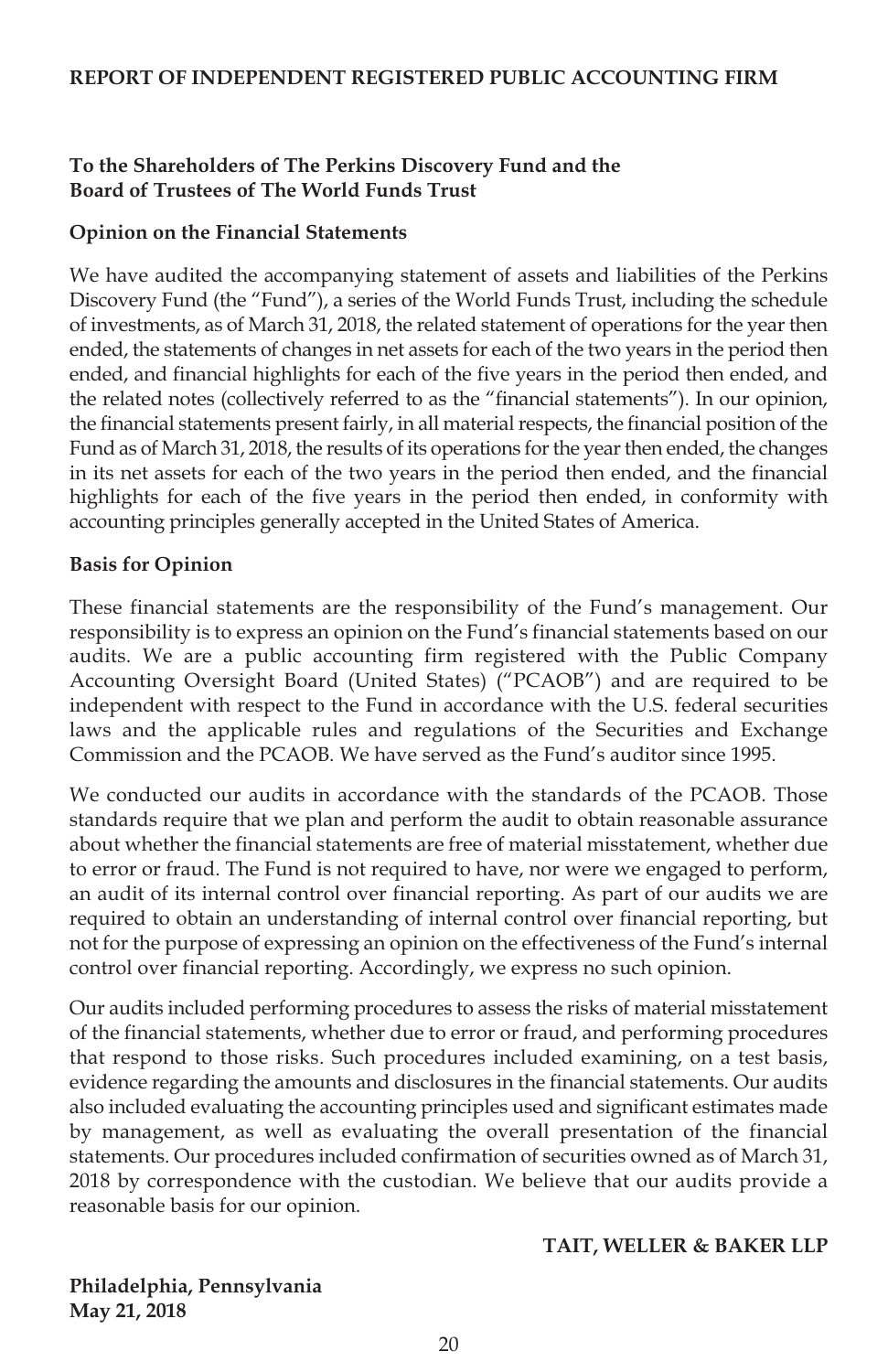Information pertaining to the trustees and officers of the Trust is set forth below. The names, addresses and birth years of the trustees and officers of the Trust, together with information as to their principal occupations during the past five years, are listed below. The Statement of Additional Information (the "SAI") includes additional information about the trustees and is available without charge upon request by calling, toll-free, (800) 673-0550.

Following is a list of the Trustees and executive officers of the Trust and their principal occupation over the last five years. The mailing address of each Trustee and officer is 8730 Stony Point Parkway, Suite 205, Richmond, VA, 23235, unless otherwise indicated.

| <b>NON-INTERESTED TRUSTEES</b> |              |                        |            |                |
|--------------------------------|--------------|------------------------|------------|----------------|
|                                | Term of      |                        | Number     |                |
|                                | Office       |                        | of Funds   |                |
|                                | and          | Principal              | in Fund    | Other          |
| Name, Age                      | Length       | Occupation(s)          | Complex    | Directorships  |
| and Position                   | of Time      | During the Past        | Overseen   | Held by        |
| with the Trust                 | Served       | <b>Five Years</b>      | by Trustee | <b>Trustee</b> |
| David J. Urban                 | Indefinite,  | Dean, Jones College of | 57         | None           |
| (62)                           | <b>Since</b> | Business, Middle       |            |                |
| Trustee                        | June 2010    | <b>Tennessee State</b> |            |                |
|                                |              | University since July  |            |                |
|                                |              | 2013; Virginia         |            |                |
|                                |              | Commonwealth           |            |                |
|                                |              | University, Professor  |            |                |
|                                |              | of Marketing from      |            |                |
|                                |              | 1989 to 2013.          |            |                |
| Mary Lou H. Ivey               | Indefinite,  | Accountant, Harris,    | 57         | None           |
| (59)                           | Since        | Hardy & Johnstone,     |            |                |
| Trustee                        | June 2010    | P.C., accounting firm, |            |                |
|                                |              | since 2008.            |            |                |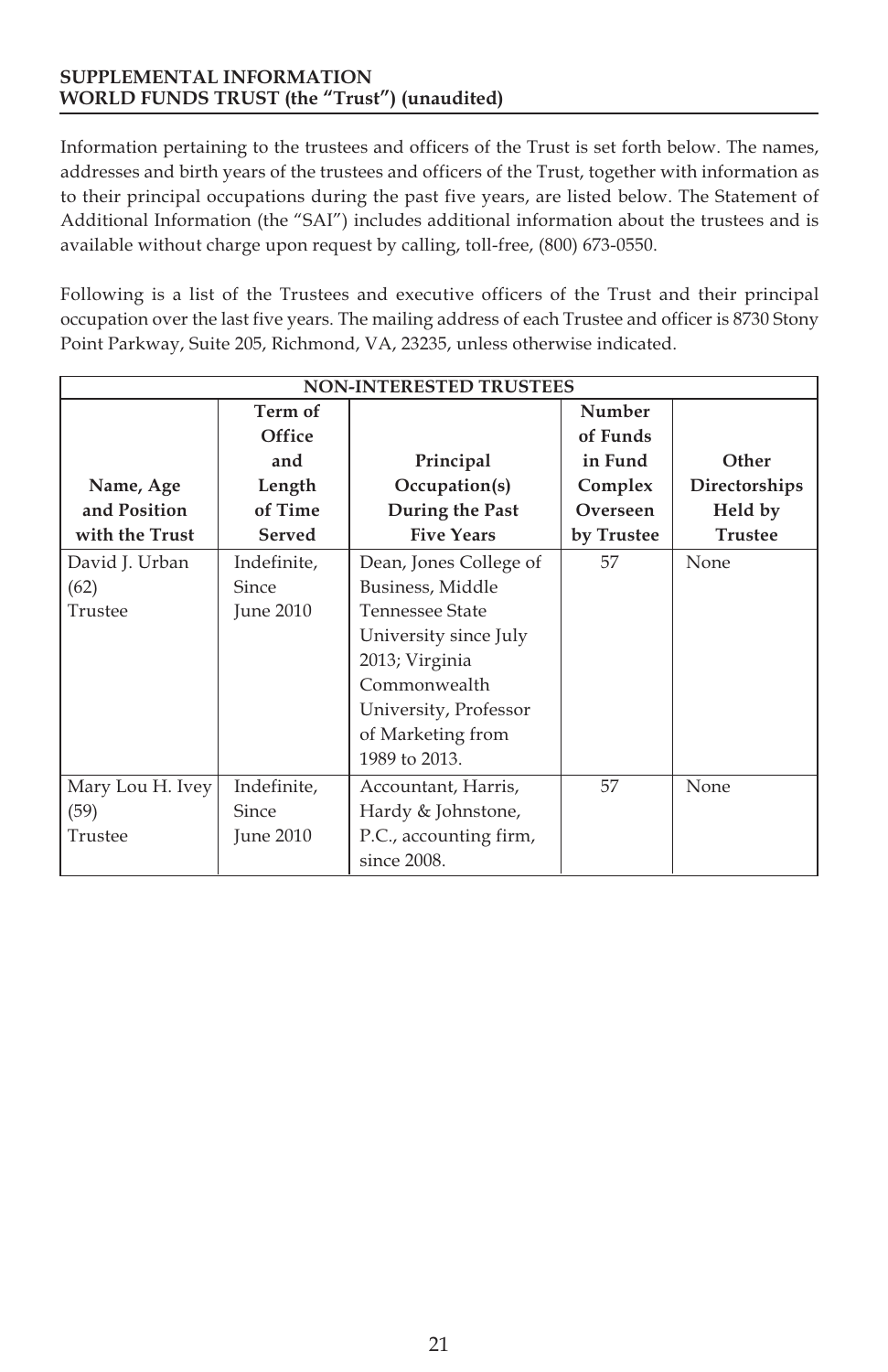|                   | Term of     |                                | Number     |                           |
|-------------------|-------------|--------------------------------|------------|---------------------------|
|                   | Office      |                                | of Funds   |                           |
|                   | and         | Principal                      | in Fund    | Other                     |
| Name, Age         | Length      | Occupation(s)                  | Complex    | Directorships             |
| and Position      | of Time     | During the Past                | Overseen   | Held by                   |
| with the Trust    | Served      | <b>Five Years</b>              | by Trustee | <b>Trustee</b>            |
|                   |             |                                | 57         |                           |
| Theo H. Pitt, Jr. | Indefinite; | Senior Partner,                |            | Independent<br>Trustee of |
| (81)              | Since       | Community Financial            |            |                           |
| Trustee           | August 2013 | <b>Institutions Consulting</b> |            | Chesapeake                |
|                   |             | (bank consulting) since        |            | Investment                |
|                   |             | 1997 to present.               |            | Trust for the             |
|                   |             |                                |            | one series of             |
|                   |             |                                |            | that trust;               |
|                   |             |                                |            | Leeward                   |
|                   |             |                                |            | Investment                |
|                   |             |                                |            | Trust for the             |
|                   |             |                                |            | one series of             |
|                   |             |                                |            | that trust;               |
|                   |             |                                |            | Hillman Capital           |
|                   |             |                                |            | Management                |
|                   |             |                                |            | Investment                |
|                   |             |                                |            | Trust for the             |
|                   |             |                                |            | one series of             |
|                   |             |                                |            | that trust; and           |
|                   |             |                                |            | Starboard                 |
|                   |             |                                |            | Investment                |
|                   |             |                                |            | Trust for the             |
|                   |             |                                |            | 17 series of              |
|                   |             |                                |            | that trust;               |
|                   |             |                                |            | (all registered           |
|                   |             |                                |            | investment                |
|                   |             |                                |            | companies).               |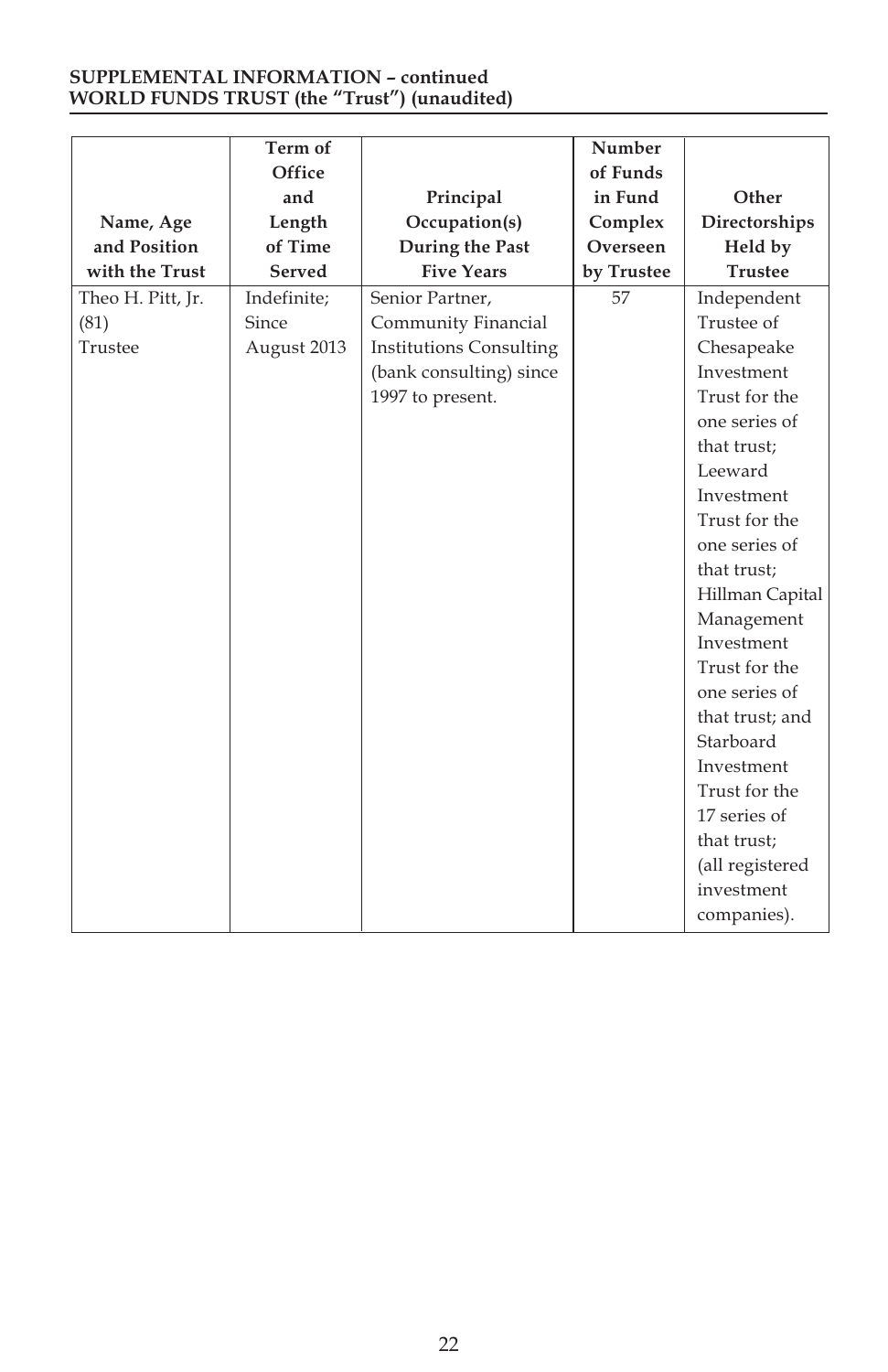| OFFICERS WHO ARE NOT TRUSTEES |                  |                                    |            |                |  |
|-------------------------------|------------------|------------------------------------|------------|----------------|--|
|                               | Term of          |                                    | Number     |                |  |
|                               | Office           |                                    | of Funds   |                |  |
|                               | and              | Principal                          | in Fund    | Other          |  |
| Name, Age                     | Length           | Occupation(s)                      | Complex    | Directorships  |  |
| and Position(s)               | of Time          | During the Past                    | Overseen   | Held by        |  |
| with the Trust                | Served           | <b>Five Years</b>                  | by Trustee | <b>Trustee</b> |  |
| David A Bogaert               | Indefinite,      | Managing Director of               | N/A        | N/A            |  |
| (54)                          | Since            | Business Development,              |            |                |  |
| President and                 | August 2017      | Commonwealth Fund                  |            |                |  |
| Principal                     |                  | Services, Inc., October            |            |                |  |
| Executive                     |                  | 2013 - present; Senior             |            |                |  |
| Officer                       |                  | Vice President of                  |            |                |  |
|                               |                  | <b>Business Development</b>        |            |                |  |
|                               |                  | and other positions for            |            |                |  |
|                               |                  | Huntington Asset                   |            |                |  |
|                               |                  | Services, Inc. from                |            |                |  |
|                               |                  | 1986 to 2013.                      |            |                |  |
| Karen M. Shupe                | Indefinite,      | Managing Director of               | N/A        | N/A            |  |
| (53)                          | Since            | Fund Operations,                   |            |                |  |
| Treasurer and                 | <b>June 2008</b> | Commonwealth Fund                  |            |                |  |
| Principal                     |                  | Services, Inc.,                    |            |                |  |
| Financial Officer             |                  | 2003 to present.                   |            |                |  |
| Ann T. MacDonald              | Indefinite,      | Director, Fund                     | N/A        | N/A            |  |
| (63)                          | Since            | Administration and                 |            |                |  |
| Assistant                     | November         | Fund Accounting,                   |            |                |  |
| Treasurer                     | 2015             | Commonwealth                       |            |                |  |
|                               |                  | Fund Services,                     |            |                |  |
|                               |                  | Inc., 2003 to present.             |            |                |  |
| John H. Lively                | Indefinite,      | Attorney, Practus <sup>™</sup> LLP | N/A        | N/A            |  |
| (49)                          | Since            | (law firm), May 2018 to            |            |                |  |
| Secretary                     | November         | present; Attorney, The             |            |                |  |
|                               | 2013             | Law Offices of John H.             |            |                |  |
|                               |                  | Lively & Associates, Inc.          |            |                |  |
|                               |                  | (law firm), March 2010             |            |                |  |
|                               |                  | to May 2018.                       |            |                |  |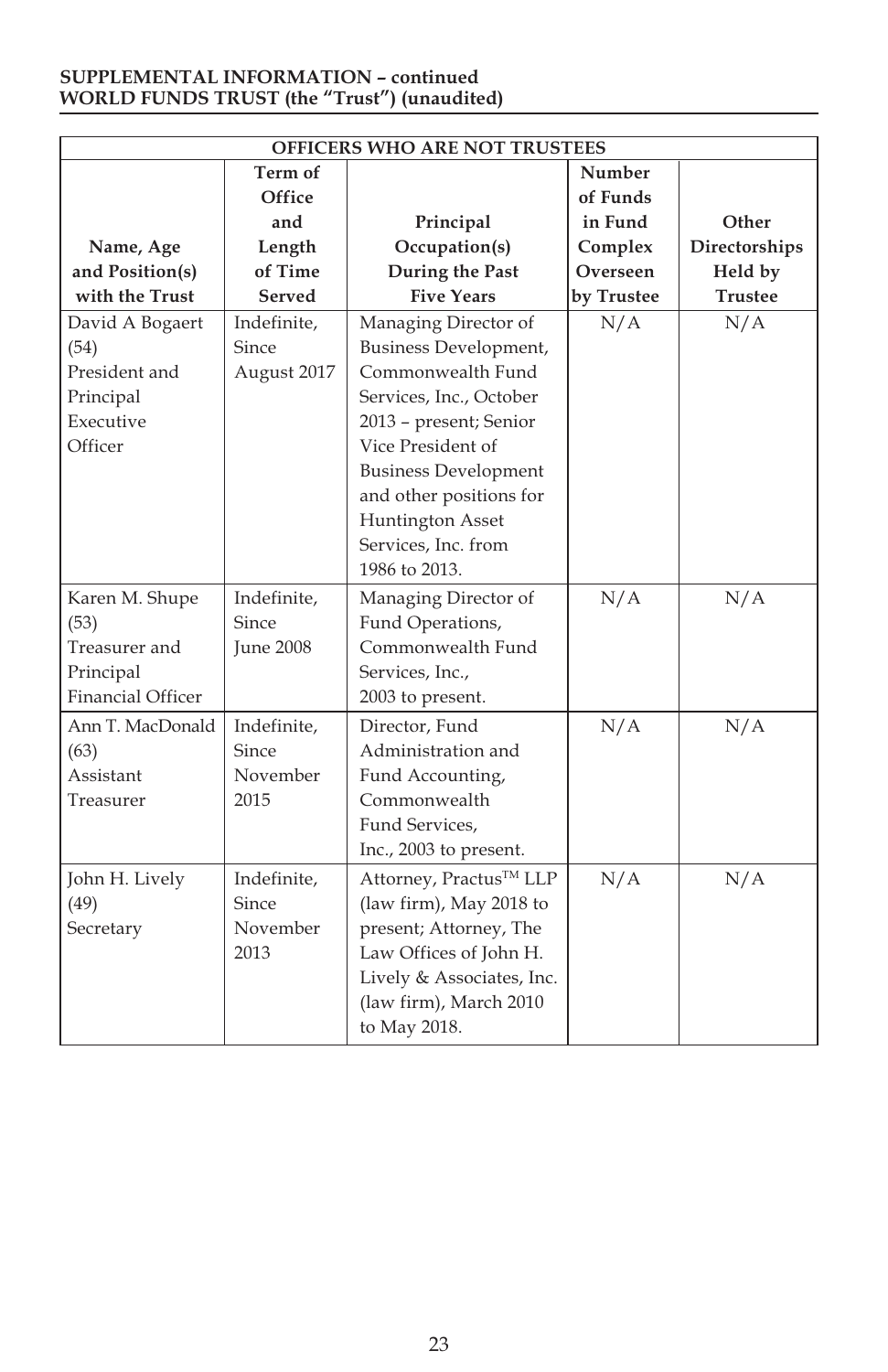| Name, Age<br>and Position(s)<br>with the Trust | Term of<br>Office<br>and<br>Length<br>of Time<br><b>Served</b> | Principal<br>Occupation(s)<br>During the Past<br><b>Five Years</b> | Number<br>of Funds<br>in Fund<br>Complex<br>Overseen<br>by Trustee | Other<br>Directorships<br>Held by<br><b>Trustee</b> |
|------------------------------------------------|----------------------------------------------------------------|--------------------------------------------------------------------|--------------------------------------------------------------------|-----------------------------------------------------|
| Holly B.                                       | Indefinite,                                                    | Managing Director,                                                 | N/A                                                                | N/A                                                 |
| Giangiulio                                     | Since                                                          | Corporate Operations,                                              |                                                                    |                                                     |
| (56)                                           | November                                                       | Commonwealth Fund                                                  |                                                                    |                                                     |
| Assistant                                      | 2015                                                           | Services, Inc., January                                            |                                                                    |                                                     |
| Secretary                                      |                                                                | 2015 to present,                                                   |                                                                    |                                                     |
|                                                |                                                                | Corporate Accounting                                               |                                                                    |                                                     |
|                                                |                                                                | and HR Manager from                                                |                                                                    |                                                     |
|                                                |                                                                | 2010 to 2015.                                                      |                                                                    |                                                     |
| Julian G. Winters                              | Indefinite,                                                    | Managing Member of                                                 | N/A                                                                | N/A                                                 |
| (49)                                           | Since                                                          | Watermark Solutions.                                               |                                                                    |                                                     |
| Chief                                          | August 2013                                                    | LLC (investment                                                    |                                                                    |                                                     |
| Compliance                                     |                                                                | compliance and                                                     |                                                                    |                                                     |
| Officer                                        |                                                                | consulting) since                                                  |                                                                    |                                                     |
|                                                |                                                                | March 2007.                                                        |                                                                    |                                                     |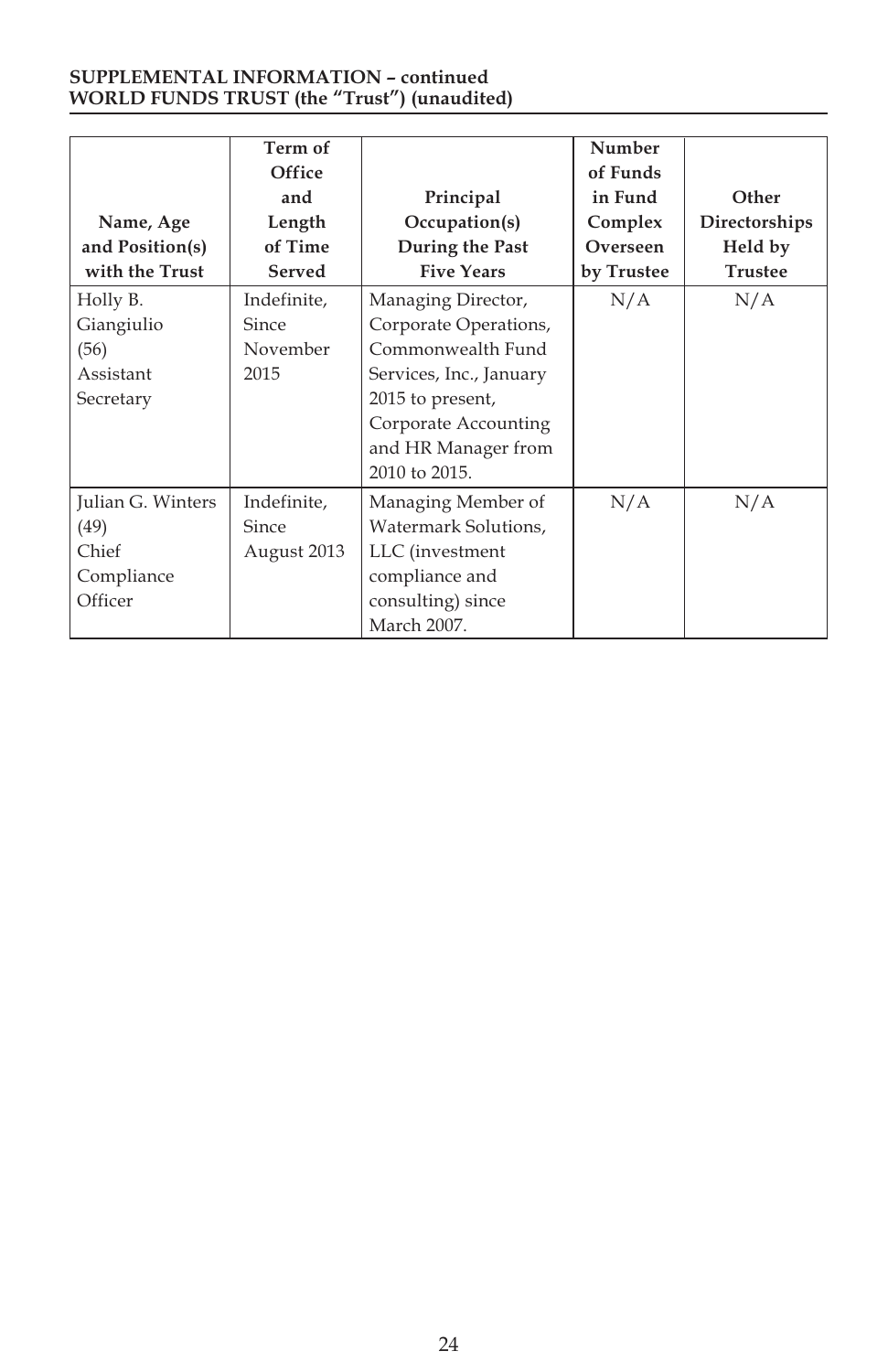#### **VOTING PROXIES ON FUND PORTFOLIO SECURITIES**

A description of the policies and procedures that the Fund uses to determine how to vote proxies relating to securities held in the Fund's portfolio is available, without charge and upon request, by calling 1-800-673-0550 or on the SEC's website at www.sec.gov. Information regarding how the Fund voted proxies relating to portfolio securities during the most recent twelve months ended June 30 is available on or through the SEC's website at www.sec.gov.

#### **QUARTERLY PORTFOLIO HOLDINGS**

The Fund files with the SEC a complete schedule of its portfolio holdings, as of the close of the first and third quarters of its fiscal year, on "Form N-Q". These filings are available, without charge and upon request, by calling 1-800-673-0550 or on the SEC's website at www.sec.gov. The Fund's Forms N-Q may be reviewed and copied at the SEC's Public Reference Room in Washington, D.C. Information on the operation of the Public Reference Room may be obtained by calling 1-800-SEC-0330.

#### **ADVISORY CONTRACT RENEWAL**

At a meeting held on November 14-15, 2017, the Board of Trustees (the "Board") considered the renewal of the Investment Advisory Agreement (the "Advisory Agreement") between the Trust and Perkins Capital Management, Inc. (the "Adviser" or "Perkins") in regard to the Perkins Discovery Fund.

Counsel reviewed with the Board a memorandum from Counsel dated October 19, 2017, and addressed to the Trustees that summarized, among other things, the fiduciary duties and responsibilities of the Board in reviewing and approving the renewal of the Advisory Agreement between the Trust and Perkins on behalf of the Perkins Discovery Fund. A copy of this memorandum was circulated to the Trustees in advance of the Meeting. Counsel discussed with the Trustees the types of information and factors that should be considered by the Board in order to make an informed decision regarding the approval of the continuation of the Advisory Agreement, including the following material factors: (i) the nature, extent, and quality of the services provided by the Adviser; (ii) the investment performance of the Perkins Discovery Fund; (iii) the costs of the services provided and profits realized by the Adviser from the relationship with the Perkins Discovery Fund; (iv) the extent to which economies of scale would be realized if the Perkins Discovery Fund grows and whether advisory fee levels reflect those economies of scale for the benefit of the Perkins Discovery Fund's investors; and (v) the Adviser's practices regarding possible conflicts of interest.

In assessing these factors and reaching its decisions, the Board took into consideration information furnished for the Board's review and consideration throughout the year at regular Board meetings, as well as information specifically prepared and/or presented in connection with the annual renewal process, including information presented to the Board in the Adviser's presentation earlier in the Meeting. The Board requested and was provided with information and reports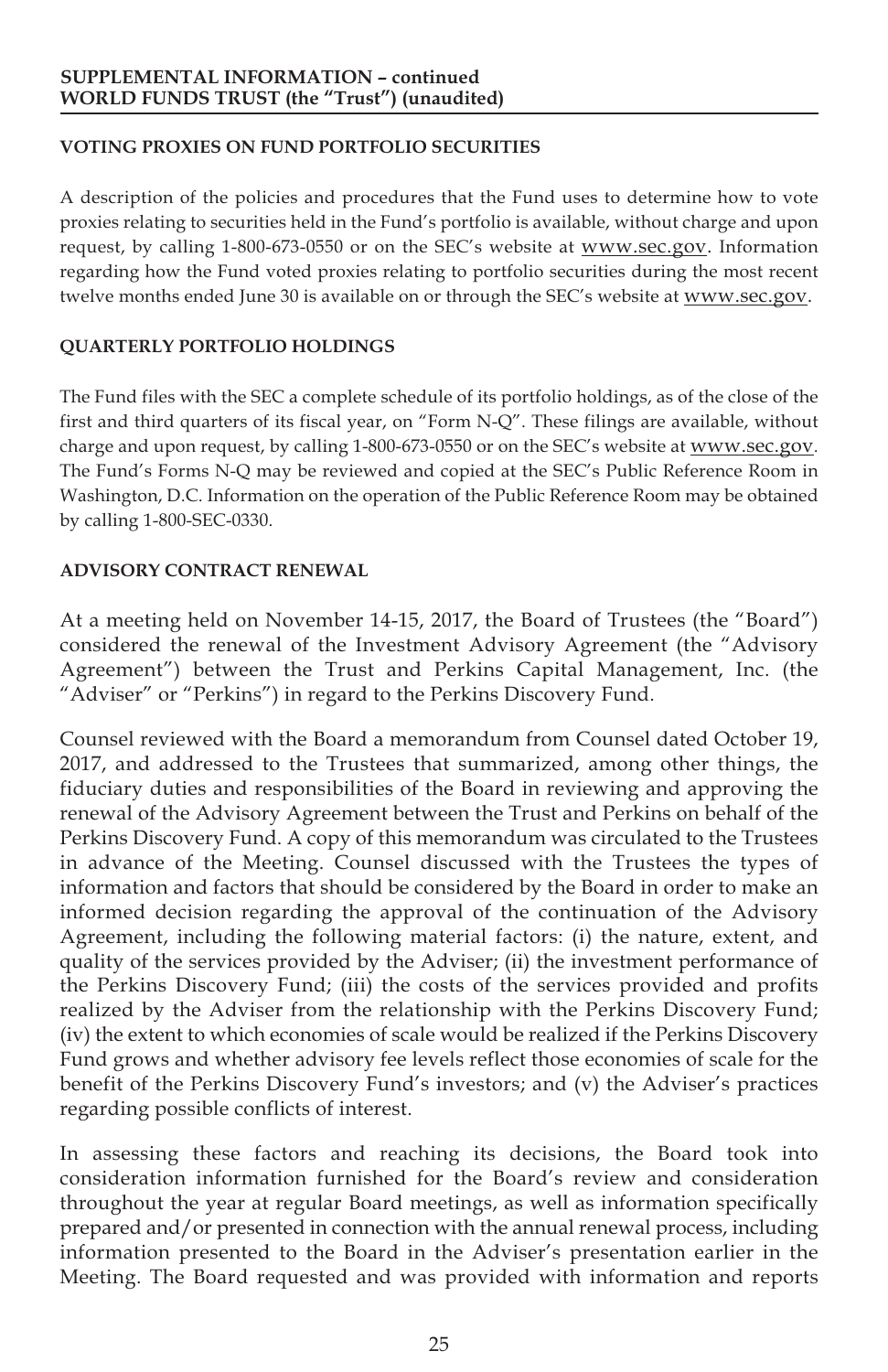relevant to the annual renewal of the Advisory Agreement, including: (i) reports regarding the services and support provided to the Perkins Discovery Fund and its shareholders by the Adviser; (ii) quarterly assessments of the investment performance of the Perkins Discovery Fund by personnel of the Adviser; (iii) commentary on the reasons for the performance; (iv) presentations by the Adviser on its investment philosophy, investment strategy, personnel and operations; (v) compliance and audit reports concerning the Perkins Discovery Fund and the Adviser; (vi) disclosure information contained in the registration statement of the Trust and the Form ADV of the Adviser; and (vii) a memorandum from Counsel, that summarized the fiduciary duties and responsibilities of the Board in reviewing and approving the Advisory Agreement, including the material factors set forth above and the types of information included in each factor that should be considered by the Board in order to make an informed decision.

The Board also requested and received various informational materials including, without limitation: (i) documents containing information about the Adviser, including financial information, a description of personnel and the services provided to the Perkins Discovery Fund, information on investment advice, performance, summaries of Perkins Discovery Fund expenses, compliance program, current legal matters (if any), and other general information; (ii) comparative expense and performance information for other mutual funds with strategies similar to the Perkins Discovery Fund; (iii) the anticipated effect of size on the Perkins Discovery Fund's performance and expenses; and (iv) benefits to be realized by the Adviser from its relationship with the Perkins Discovery Fund. The Board did not identify any particular information that was most relevant to its consideration to approve the Advisory Agreement and each Trustee may have afforded different weight to the various factors.

## *1. Nature, Extent and Quality of the Services Provided by the Adviser.*

In considering the nature, extent, and quality of the services provided by the Adviser, the Trustees reviewed the responsibilities of the Adviser under the Advisory Agreement. The Trustees reviewed the services being provided by the Adviser to the Perkins Discovery Fund, including, without limitation: the quality of its investment advisory services (including research and recommendations with respect to portfolio securities); its process for formulating investment recommendations and assuring compliance with the Perkins Discovery Fund's investment objective, strategies, and limitations, as well as for ensuring compliance with regulatory requirements; its coordination of services for the Perkins Discovery Fund among the service providers and the Independent Trustees; and its efforts to promote the Perkins Discovery Fund and grow its assets. The Trustees discussed the Adviser's efforts made and expenses incurred to enhance the its compliance program. The Trustees evaluated the Adviser's personnel, focusing in particular on the education and experience of the Adviser's compliance and portfolio management personnel. The Trustees considered the expense limitation agreement in place for the Perkins Discovery Fund and the benefits shareholders receive from such agreement. The Trustees reflected on their meeting earlier with the representative from the Adviser. The Trustees considered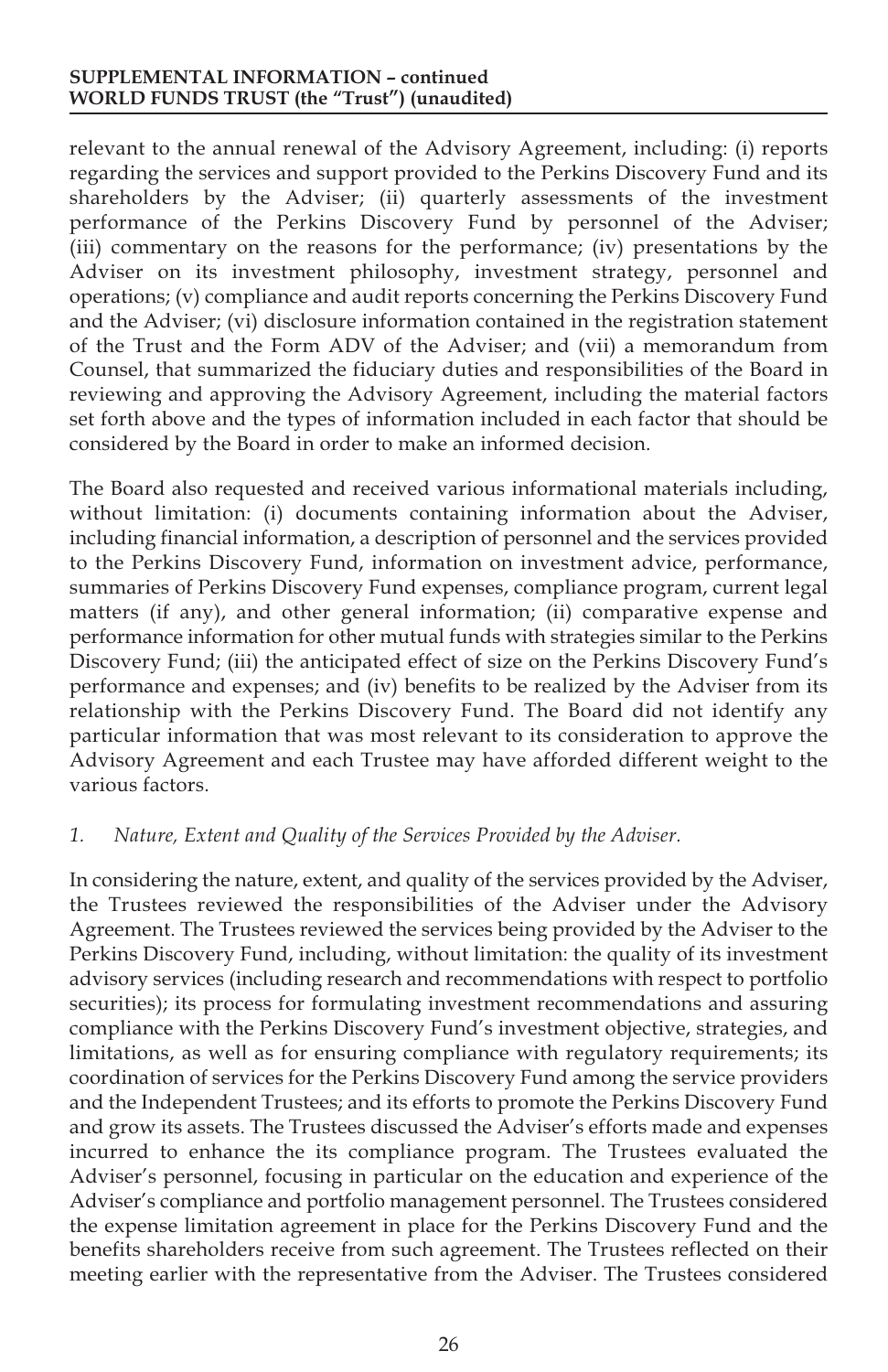information from the Adviser relating to the specific skill set of the portfolio managers suited to continue implementing the Perkins Discovery Fund's investment strategy. In light of the age of the primary portfolio manager of the Adviser, the Trustees considered the succession planning of the Adviser specifically with respect to the Perkins Discovery Fund, and they asked that the Adviser give further consideration to this topic in the future. After reviewing the foregoing information and further information in the materials provided by the Adviser (including the Adviser's Form ADV), the Board concluded that, in light of all the facts and circumstances, the nature, extent, and quality of the services provided by the Adviser were satisfactory and adequate for the Perkins Discovery Fund.

#### *2. Investment Performance of the Perkins Discovery Fund and the Adviser.*

In considering the investment performance of the Perkins Discovery Fund and the Adviser, the Trustees compared the short- and long-term performance of the Perkins Discovery Fund with several relevant indices and to funds with similar objectives managed by other investment advisers, as well as with aggregated peer group data selected by Morningstar, Inc. The Trustees noted that Morningstar selected the Perkins Discovery Fund's peer group by screening its universe of small growth, small blend and health care funds that focus on micro-cap companies, which resulted in a peer group of thirteen funds. It was further noted that the Perkins Discovery Fund ranks in the bottom quartile relative to its Morningstar peer group for the one-, threeand ten- year periods ended September 30, 2017 and in the third quartile for the fiveyear period ended September 30, 2017. The Trustees also considered how the Fund's performance compared to its Morningstar custom category noting that the Perkins Discovery Fund ranks in the bottom quartile over all the relevant periods. The Trustees then reviewed comparative performance data for Perkins Discovery Fund versus the Wilshire U.S. MicroCap Index, the Russell 2000 Index, and the NASDAQ Composite, noting that for the year-to-date period ended September 30, 2017 the Perkins Discovery Fund outperformed the Wilshire U.S. MicroCap Index and the Russell 2000 Index, but underperformed the NASDAQ Composite. The Trustees further noted that the Perkins Discovery Fund's performance for the one-, three-, five- and ten- year periods ended September 30, 2017 trailed the performance of the three comparative indices, but the Perkins Discovery Fund's since inception performance was higher than the three comparative indices. The Trustees reflected on their conversations with representatives from Perkins and the explanation for the performance, noting that the Perkins Discovery Fund's concentrated portfolio and its investments in small- and micro-cap stocks both subject the Perkins Discovery Fund to significant variations in performance. The Trustees discussed the challenges in promoting the Perkins Discovery Fund in light of the performance record. The Trustees also discussed comparative performance data on separate accounts managed by Perkins, noting that this data was not particularly relevant because many of these accounts were invested in larger capitalization companies and, in some instances, managed by individuals not part of the Perkins Discovery Fund's portfolio management team. The Trustees considered both the short- and long-term performance record of the Perkins Discovery Fund, the seniority of the portfolio management team and, the volatile nature of funds that focus their investments in a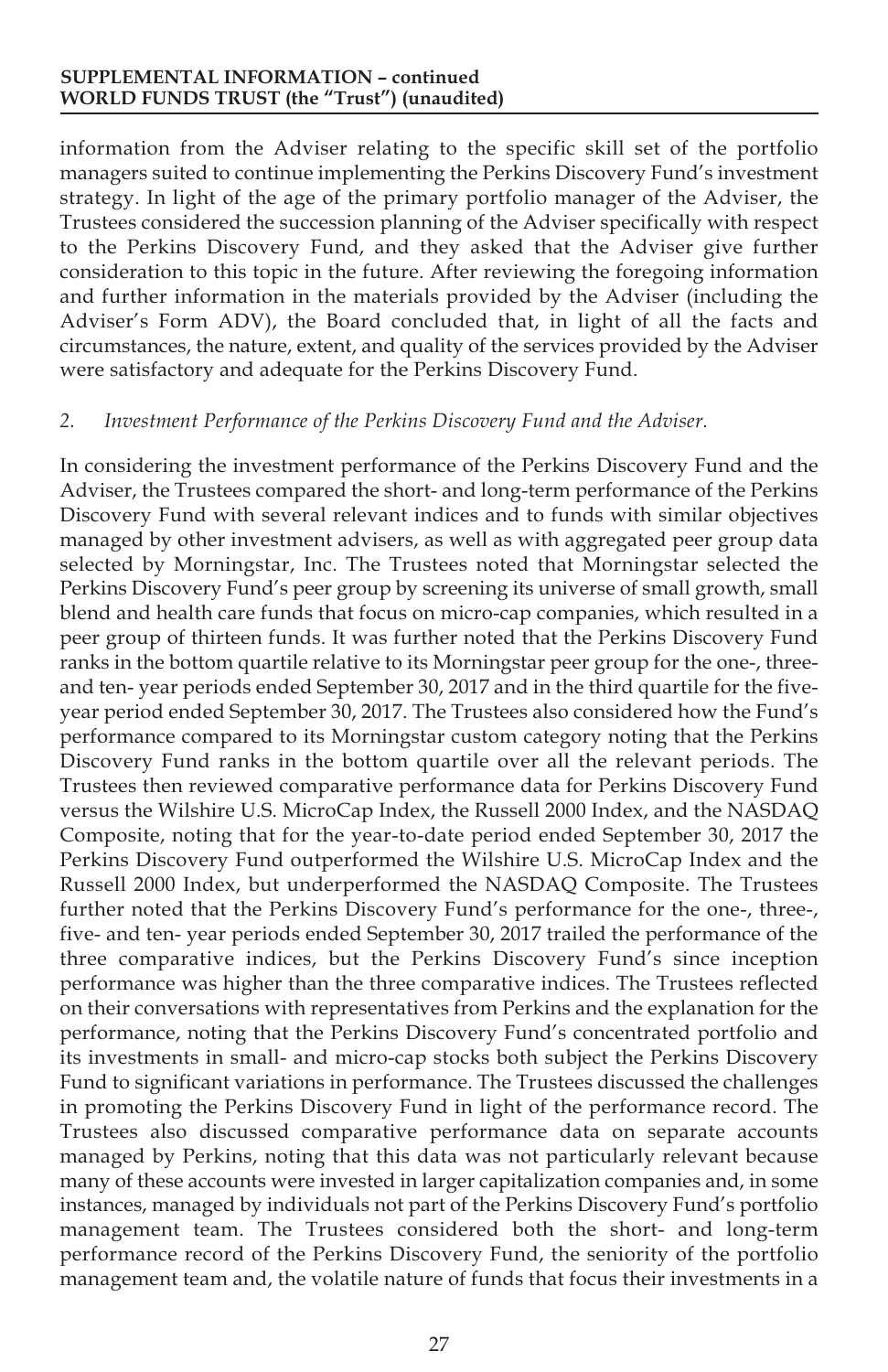concentrated portfolio of small- and micro-cap companies. The Trustees expressed concern about the Perkins Discovery Fund's relative performance as of September 30, 2017, although they also expressed the views that any consideration of performance at a particular point in time should be balanced with the perspective of the long-term relationship of the Adviser to the Perkins Discovery Fund and the Perkins Discovery Fund's performance relative to comparative benchmarks at other points in time in the past. After discussing the investment performance of the Perkins Discovery Fund further, the Adviser's experience managing the Perkins Discovery Fund, and other relevant factors, the Board concluded, in light of all the facts and circumstances, that the investment performance of the Perkins Discovery Fund and the Adviser was acceptable at this time although they expressed the view that the performance of the Perkins Discovery Fund should be monitored closely going forward.

## *3. Costs of the Services provided and profits realized by the Adviser.*

In considering the costs of the services provided and profits realized by the Adviser from the relationship with the Perkins Discovery Fund, the Trustees considered: the Adviser's financial condition and the level of commitment to the Perkins Discovery Fund and the Adviser by the principals of the Adviser; the asset level of the Perkins Discovery Fund; the overall expenses of the Perkins Discovery Fund; and the nature and frequency of advisory fee payments. The Trustees reviewed information provided by the Adviser regarding its profits associated with managing the Perkins Discovery Fund. It was noted that similar to prior years, the Adviser was not profitable with regard to its management of the Perkins Discovery Fund. The Trustees also considered potential benefits for the Adviser in managing the Perkins Discovery Fund. The Trustees then compared the fees and expenses of the Perkins Discovery Fund (including the advisory fee) to its Morningstar peer group noting that the Perkins Discovery Fund's overall net expense ratio was in the bottom quartile (i.e., it was among the highest fees). However, the Trustees noted that the Perkins Discovery Fund's advisory fee was in line with the advisory fees charged by its Morningstar peer group. The Trustees also recognized that the Adviser has agreed to continue its expense limitation agreement for the Perkins Discovery Fund that reduces the overall fees paid by shareholders. Based on the foregoing, the Board concluded that the fees to be paid to the Adviser by the Perkins Discovery Fund and the profits to be realized by the Adviser, in light of all the facts and circumstances, were fair and reasonable in relation to the nature and quality of the services provided by the Adviser.

## *4. Economies of Scale.*

The Board next considered the impact of economies of scale on the Perkins Discovery Fund's size and whether advisory fee levels reflect those economies of scale for the benefit of the Perkins Discovery Fund's shareholders. The Trustees considered that while the advisory fee remained the same at all asset levels, the Perkins Discovery Fund's shareholders only had experienced benefits as a result of the Fund's expense limitation arrangement. The Trustees noted that the Perkins Discovery Fund's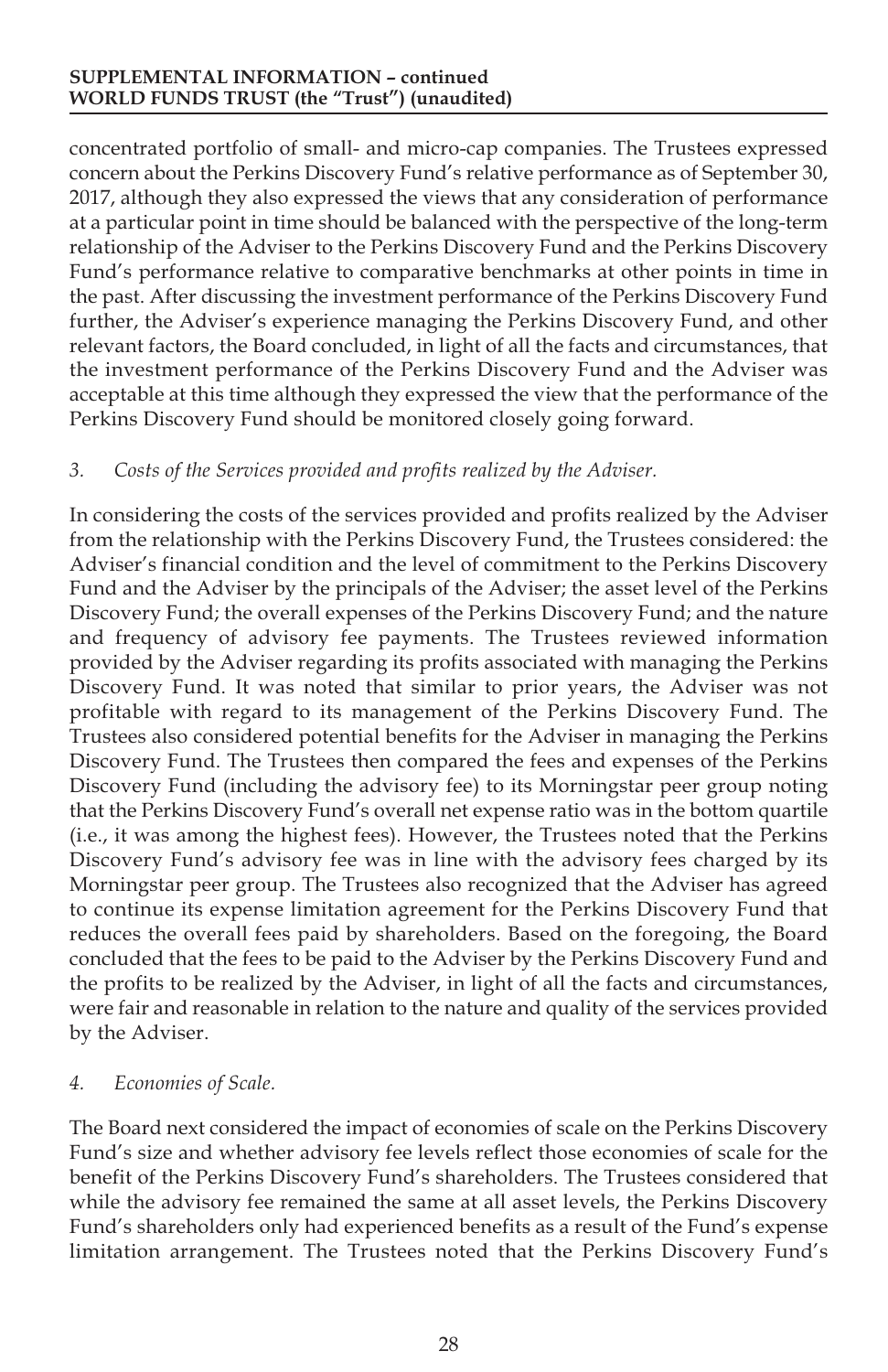shareholders will continue to experience benefits from the expense limitation arrangement until the Perkins Discovery Fund's expenses fall below the agreed upon cap. Thereafter, the Trustees noted that the Perkins Discovery Fund's shareholders will benefit from economies of scale under the Perkins Discovery Fund's agreements with service providers other than the Adviser, if the Perkins Discovery Fund's assets grow to a level where breakpoints are applicable. The Trustees noted that at the current asset levels the Fund's shareholders would not realize any economies of scale, that the expense limitation agreement was what helped the expenses from being much higher, and that the Adviser had expressed the view that it would keep the expense limitation arrangement in place for the foreseeable future. In light of its ongoing consideration of the Perkins Discovery Fund's asset levels, expectations for growth in the Perkins Discovery Fund, and fee levels, the Board determined that the Perkins Discovery Fund's fee arrangements, in light of all the facts and circumstances, were fair and reasonable in relation to the nature and quality of the services provided by the Adviser.

## *5. Adviser's Practices Regarding Possible Conflicts of Interest and Benefits to the Adviser.*

In considering the Adviser's practices regarding conflicts of interest, the Trustees evaluated the potential for conflicts of interest and considered such matters as the experience and ability of the advisory personnel assigned to the Perkins Discovery Fund; the basis of decisions to buy or sell securities for the Perkins Discovery Fund; and the substance and administration of the Adviser's code of ethics. The Trustees also considered disclosure in the registration statement of the Trust related to the Adviser's potential conflicts of interest. The Trustees considered that the Adviser utilizes soft dollars through Perkins Discovery Fund transactions and it also receives benefits from the publicity of managing a public fund. The Trustees also considered the Adviser may benefit by using the Perkins Discovery Fund as an investment option for some of its smaller client accounts. Based on the foregoing, the Board determined that the Adviser's standards and practices relating to the identification and mitigation of possible conflicts of interest were satisfactory.

After additional consideration of the factors delineated in the memorandum provided by Counsel and further discussion among the Board, the Board determined that the compensation payable under the Advisory Agreement was fair, reasonable and within a range of what could have been negotiated at arms-length in light of all the surrounding circumstances, and they resolved to approve the Advisory Agreement for an additional one-year term.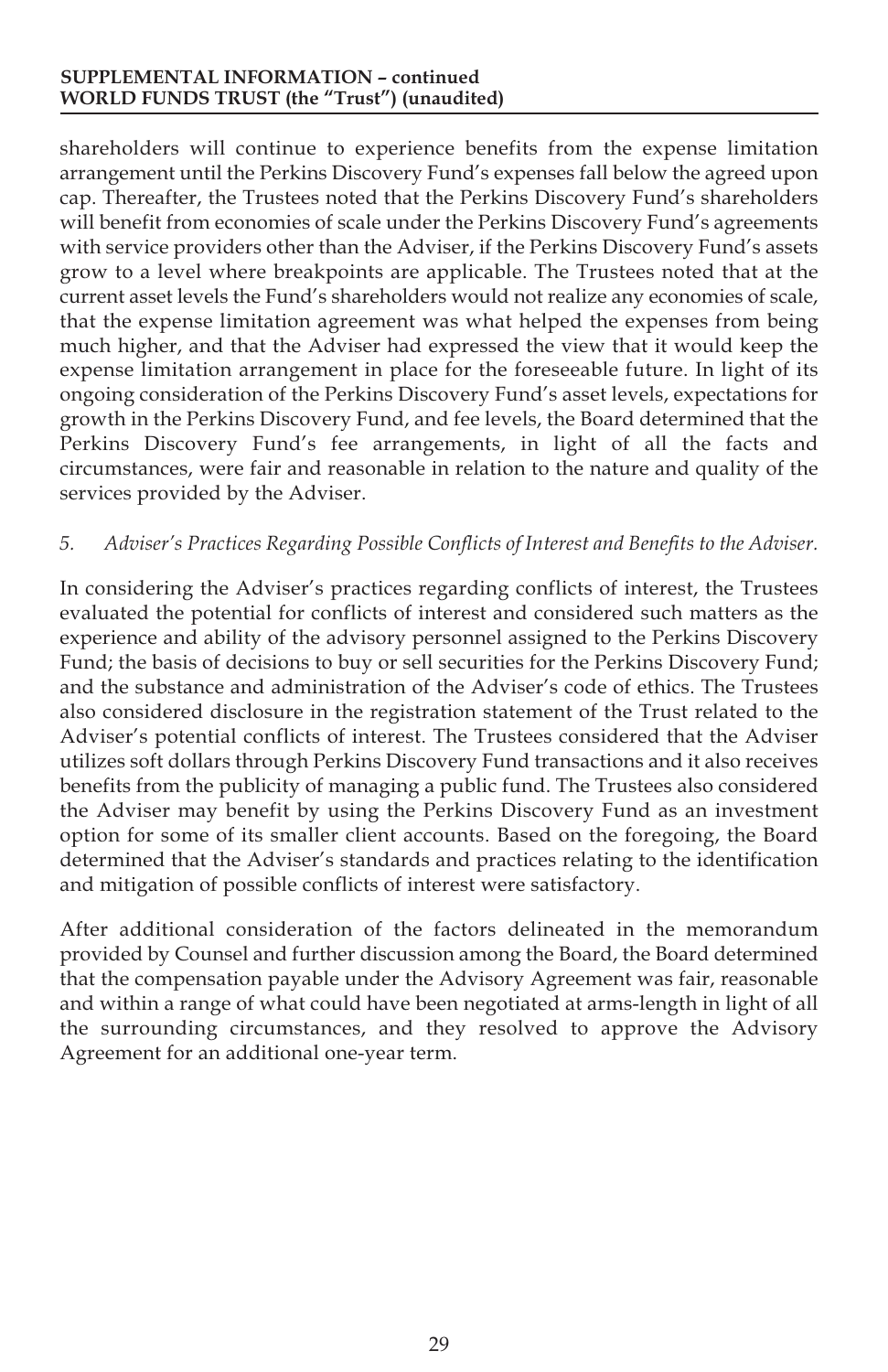# **Fund Expenses Example**

As a shareholder of the Fund, you incur two types of costs: (1) transaction costs, including redemption fees and (2) ongoing costs, including management fees, distribution (12b-1) fees, and other Fund expenses. This example is intended to help you understand your ongoing costs (in dollars) of investing in the Fund and to compare these costs with the ongoing costs of investing in other mutual funds. The example is based on an investment of \$1,000 invested at the beginning of the period, October 1, 2017 and held for the six months ended March 31, 2018.

# **Actual Expenses Example**

The first line of the table below provides information about actual account values and actual expenses. You may use the information in this line, together with the amount you invested, to estimate the expenses that you paid over the period. Simply divide your account value by \$1,000 (for example, an \$8,600 account value divided by \$1,000= 8.6), then multiply the result by the number in the first line under the heading entitled "Expenses Paid During the Period" to estimate the expenses you paid on your account during this period.

# **Hypothetical Example for Comparison Purposes**

The second line of the table below provides information about hypothetical account values and hypothetical expenses based on the Fund's actual expense ratio and an assumed rate of return of  $5\%$  per year before expenses, which is not the Fund's actual return. The hypothetical account values and expenses may not be used to estimate the actual ending account balance or expenses you paid for the period. You may use this information to compare the ongoing costs of investing in the Fund and other funds. To do so, compare this 5% hypothetical example with the 5% hypothetical examples that appear in the shareholder reports of the other funds.

Please note that the expenses shown in the table are meant to highlight your ongoing costs only and do not reflect any transactional costs, such as sales charges (loads). Therefore, the second line of the table is useful in comparing ongoing costs only, and will not help you determine the relative total costs of owning different funds. In addition, if these transactional costs were included, your costs would have been higher.

|                       | <b>Beginning</b><br><b>Account Value</b><br>10/1/17 | Ending<br><b>Account Value</b><br>3/31/18 | Annualized<br>Expense<br>Ratio | <b>Expenses Paid</b><br><b>During Period</b><br>Ended*<br>3/31/18 |
|-----------------------|-----------------------------------------------------|-------------------------------------------|--------------------------------|-------------------------------------------------------------------|
| <b>Investor Class</b> |                                                     |                                           |                                |                                                                   |
| Actual                | \$1,000                                             | \$1,025.70                                | 2.50%                          | \$12.63                                                           |
| <b>Investor Class</b> |                                                     |                                           |                                |                                                                   |
| Hypothetical**        | \$1,000                                             | \$1,012.50                                | 2.50%                          | \$12.54                                                           |

\* Expenses are equal to the Fund's annualized expense ratio, multiplied by the average account value for the period, multiplied by 182 days in the most recent fiscal half year divided by 365 days in the current year.

\*\* 5% return before expenses